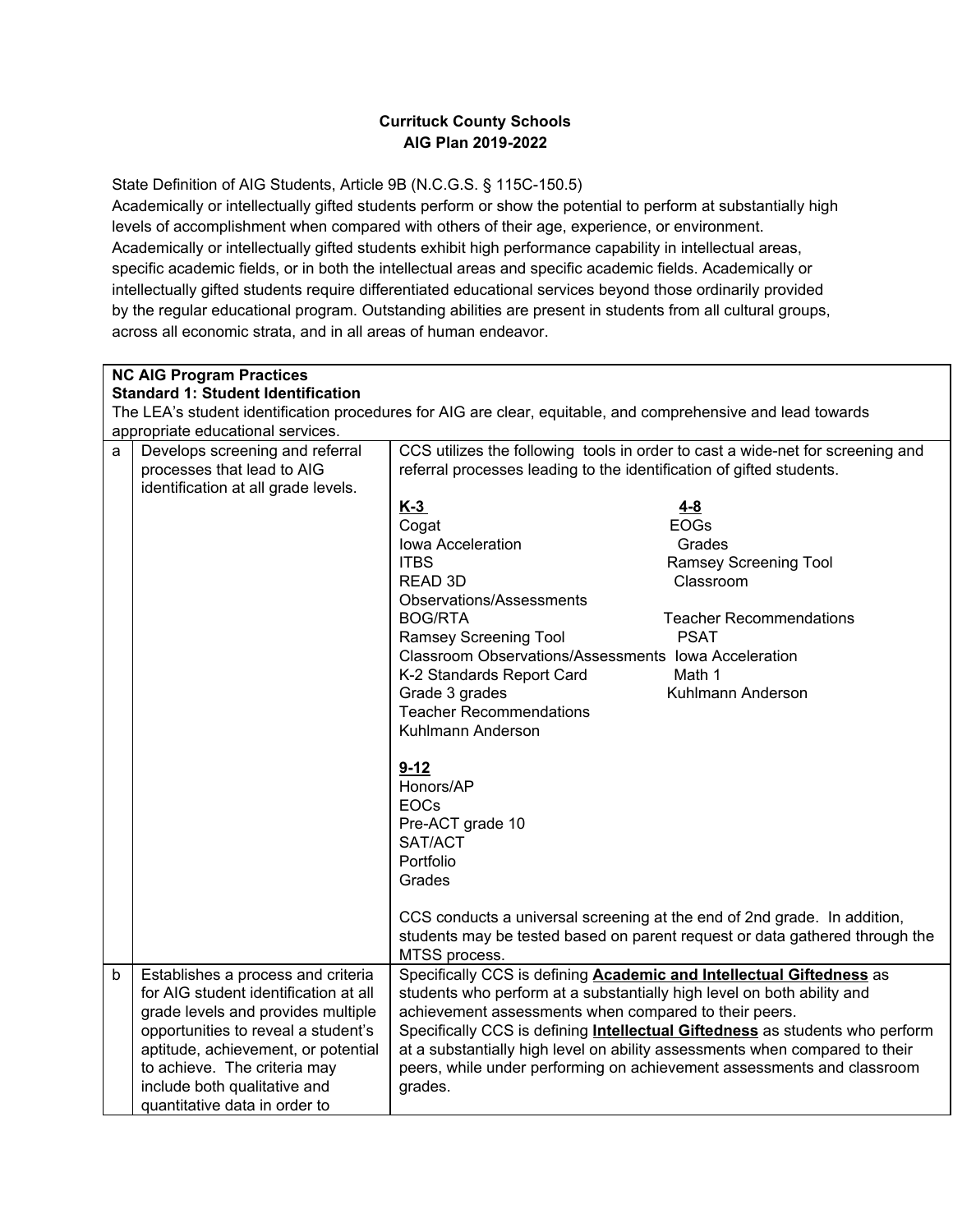|   | develop a comprehensive learner<br>profile.                                                                                                                                                                                                                                                | Specifically CCS is defining Academic Giftedness as students who perform<br>at a substantially high level on achievement assessments when compared to<br>their peers, while under performing on ability assessments.                                                                                                                                                                                                                                                                                                                                                                                                                                                                                                                                                                         |
|---|--------------------------------------------------------------------------------------------------------------------------------------------------------------------------------------------------------------------------------------------------------------------------------------------|----------------------------------------------------------------------------------------------------------------------------------------------------------------------------------------------------------------------------------------------------------------------------------------------------------------------------------------------------------------------------------------------------------------------------------------------------------------------------------------------------------------------------------------------------------------------------------------------------------------------------------------------------------------------------------------------------------------------------------------------------------------------------------------------|
|   |                                                                                                                                                                                                                                                                                            | Placement decisions will be made by the AIGSC (AIG Services<br>Committee) which is composed of the Building Level AIG Consulting<br>Teacher, an Administrator, & a Classroom Teacher. Those decisions are<br>made based on the criteria below.                                                                                                                                                                                                                                                                                                                                                                                                                                                                                                                                               |
|   |                                                                                                                                                                                                                                                                                            | CCS has established the following processes and criteria for outcomes of<br>universal and specific identification of students in the spring of grade 2.                                                                                                                                                                                                                                                                                                                                                                                                                                                                                                                                                                                                                                      |
|   |                                                                                                                                                                                                                                                                                            | 1. Ability only - 98% or higher verbal, nonverbal, or quantitative.                                                                                                                                                                                                                                                                                                                                                                                                                                                                                                                                                                                                                                                                                                                          |
|   |                                                                                                                                                                                                                                                                                            | 2. Ability + Achievement - 90% or higher on ability (verbal, nonverbal, or<br>quantitative) and achievement.                                                                                                                                                                                                                                                                                                                                                                                                                                                                                                                                                                                                                                                                                 |
|   |                                                                                                                                                                                                                                                                                            | 3. Ability + Achievement average score of 90% or higher with a minimum<br>score of 85% on either test. The student must also show consistent above<br>grade level classroom performance including teacher recommendations,<br>observation rating scales, etc. to be considered for identification under<br>pathway 3.                                                                                                                                                                                                                                                                                                                                                                                                                                                                        |
|   |                                                                                                                                                                                                                                                                                            | Students whose Ability and Achievement scores average between 85-89% will<br>be placed in a Cluster group for classroom differentiation only with no<br>enrichment pull-out services provided.                                                                                                                                                                                                                                                                                                                                                                                                                                                                                                                                                                                               |
|   |                                                                                                                                                                                                                                                                                            | Students who score between 95%-97% on Ability assessments, but are<br>underperforming on Achievement assessments and/or in the classroom will<br>need to meet with the AIGSC (including their parent) to determine a plan of<br>action to move them toward academic success. (Intellectually Gifted)                                                                                                                                                                                                                                                                                                                                                                                                                                                                                         |
|   |                                                                                                                                                                                                                                                                                            | Students who score between 95%-99% on Achievement assessments, but<br>underperformed on Ability assessments will need to meet with the AIGSC<br>(including their parent) to determine a plan of action to meet their specific<br>learning needs in the regular classroom setting. No enrichment pull-out<br>services will be provided. (Academically Gifted)                                                                                                                                                                                                                                                                                                                                                                                                                                 |
|   |                                                                                                                                                                                                                                                                                            | AIGSC reserves the right to consider individual students who do not meet the<br>established criteria but who exhibit other traits of giftedness.                                                                                                                                                                                                                                                                                                                                                                                                                                                                                                                                                                                                                                             |
| C | Ensures AIG screening, referral,<br>and identification procedures<br>respond to underrepresented<br>populations of the gifted and are<br>responsive to LEA demographics.<br>These populations include<br>students who are<br>culturally/ethnically diverse,<br>economically disadvantaged, | In order to attempt to identify underrepresented populations who need Gifted<br>services, CCS completes a universal screening at grade 2 and referrals at<br>other grade levels 3-12. Multiple criteria are reviewed to identify students'<br>need of gifted services. These criteria include the following: classroom<br>performance, student work samples, consistent high achievement on<br>achievement measures, achievement records, authentic assessments,<br>anecdotal records of student motivation and achievement, competitions,<br>contests and awards, standardized assessments of ability and achievement,<br>and extracurricular activities. It is important to note that the data reviewed<br>includes objective and subjective measures in an attempt to gather a variety of |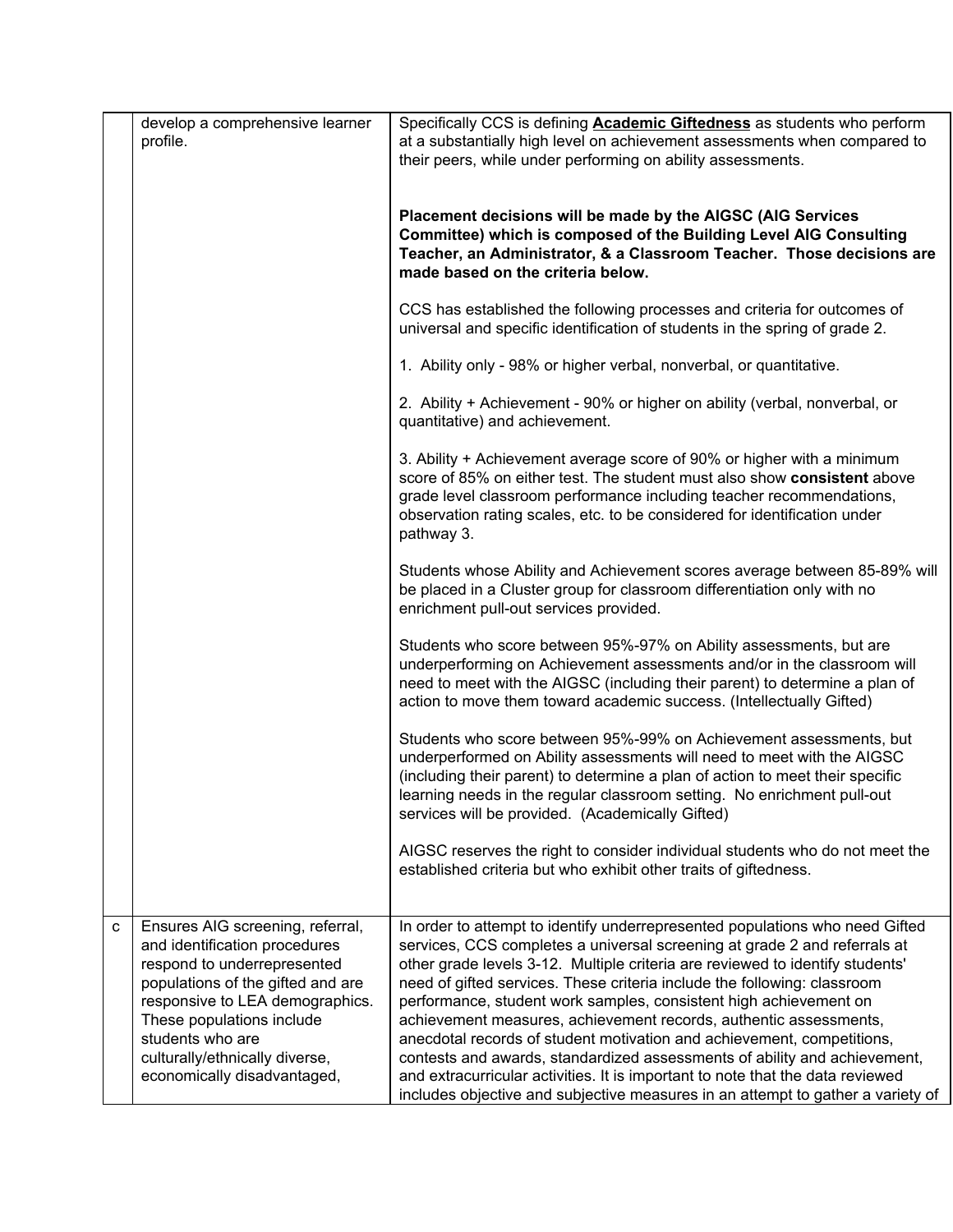|   | English language learners, highly<br>gifted, and twice-exceptional.                             | information. The eligibility process ensures that the student is reviewed with a<br>holistic approach seeking to include those from underrepresented populations.                                                                                                                                                                                                                                                                                                                                                                                                                      |
|---|-------------------------------------------------------------------------------------------------|----------------------------------------------------------------------------------------------------------------------------------------------------------------------------------------------------------------------------------------------------------------------------------------------------------------------------------------------------------------------------------------------------------------------------------------------------------------------------------------------------------------------------------------------------------------------------------------|
| d | Implements screening, referral,<br>and identification processes<br>consistently within the LEA. | CCS completes a universal screening in the spring for all 2nd graders. AIG<br>Consulting Teachers will train the classroom teachers to administer the<br>assessments. They will work with their school level test coordinator to ensure<br>that proctors are available. They will send letters home with information for<br>parents about the nature of the test and the process that will follow. They will<br>prepare, dispense, and collect the test materials daily. They will score the<br>assessments and enter the data into the spreadsheet created for analysis of<br>scores. |
|   |                                                                                                 | 1. Those that score in the 98%-99% are immediately identified.                                                                                                                                                                                                                                                                                                                                                                                                                                                                                                                         |
|   |                                                                                                 | 2. Those that score between 90%-97% on both the Verbal CogAt score and<br>BOG are immediately placed.                                                                                                                                                                                                                                                                                                                                                                                                                                                                                  |
|   |                                                                                                 | 3. Those that show an average score of 90% or higher from a Verbal CogAt<br>score and a BOG % (neither of which can be lower than 85%) are immediately<br>placed.                                                                                                                                                                                                                                                                                                                                                                                                                      |
|   |                                                                                                 | 4. Permission to Test Letters will be sent to the parents of students that score<br>90%-97% on either the Quantitative or Non-verbal portion of the CogAt.<br>Students whose parents consent to further evaluation will be administered the<br>Math portion of ITBS Level 9 Survey to gather an achievement level score for<br>identification processes.                                                                                                                                                                                                                               |
|   |                                                                                                 | 5. Permission to Test Letters will be sent to the parents of students that score<br>90%-97% on the Verbal portion of the CogAt, but didn't have a qualifying BOG<br>score. Students whose parents consent to further evaluation will be<br>administered the Reading portion of the ITBS Level 9 Survey to gather<br>achievement level data for identification processes.                                                                                                                                                                                                               |
|   |                                                                                                 | 6. Those that score a minimum of 85% on the CogAt but didn't meet the other<br>criteria for identification will be monitored throughout the year and their data<br>will be revisited after EOG scores are available.                                                                                                                                                                                                                                                                                                                                                                   |
|   |                                                                                                 | 7. Referrals are made in other grade levels 3-12 through the MTSS process<br>or transfer students using eligibility criteria as shown on the eligibility forms<br>specific for Language Arts and/or Math (This includes a parent's request for<br>testing).                                                                                                                                                                                                                                                                                                                            |
|   |                                                                                                 | Students that score between 95%-97% on an ability test but have no other<br>qualifying achievement scores or performance data will be identified as<br>Intellectually Gifted (IG).                                                                                                                                                                                                                                                                                                                                                                                                     |
|   |                                                                                                 | We currently use the CogAT, WISC IV, and Kuhlmann Anderson tests<br>(elementary level) and a standardized intellectual/cognitive assessment<br>(secondary level) for the ability test scores to complete screenings.                                                                                                                                                                                                                                                                                                                                                                   |
|   |                                                                                                 | We use BOG, EOG, and/or ITBS to obtain achievement test scores to<br>complete screenings.                                                                                                                                                                                                                                                                                                                                                                                                                                                                                              |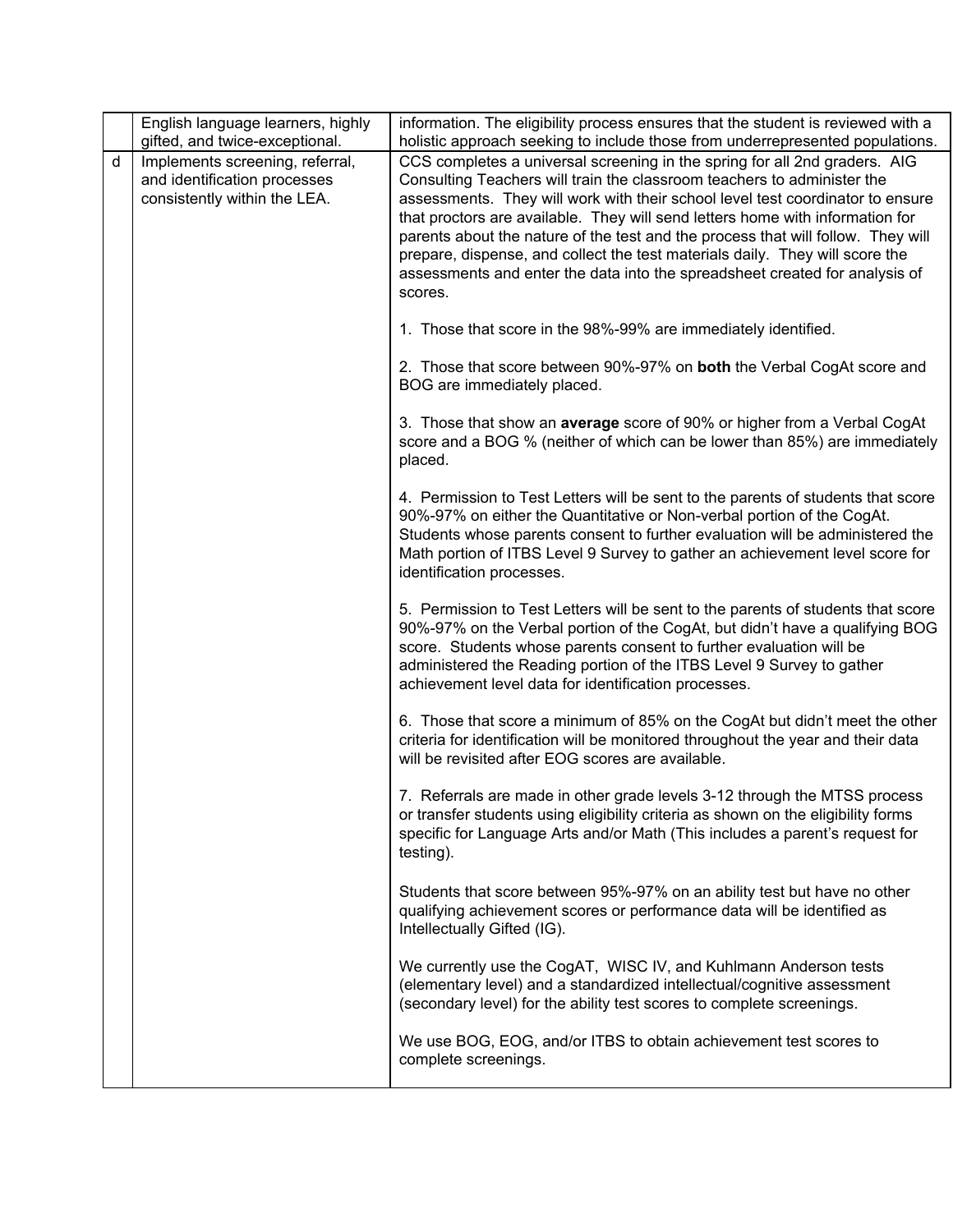|                                                                                                                                                                                                    |                                                                                                                                                                                      | The AIG Consulting Teacher reviews the scores, shares them with building<br>level and Central Office Administrators as well as classroom teachers. They<br>will also send a formal letter home explaining the scores and scheduling<br>DEP/IDEP (identified as NC AIG Program Services Plan in PowerSchool)<br>meetings for students who met qualifying criteria. The scores will also be<br>entered in the NC AIG Identification Evidence Summary tab in PowerSchool<br>for each student.                                                                                                                                                                                                               |  |  |
|----------------------------------------------------------------------------------------------------------------------------------------------------------------------------------------------------|--------------------------------------------------------------------------------------------------------------------------------------------------------------------------------------|----------------------------------------------------------------------------------------------------------------------------------------------------------------------------------------------------------------------------------------------------------------------------------------------------------------------------------------------------------------------------------------------------------------------------------------------------------------------------------------------------------------------------------------------------------------------------------------------------------------------------------------------------------------------------------------------------------|--|--|
|                                                                                                                                                                                                    |                                                                                                                                                                                      | For transfer students identified as AIG at their previous school, AIG Consulting<br>Teachers will acquire the data needed to determine if the student meets CCS<br>criteria for AIG services. They will then communicate with the parents about<br>any data gaps that need to be filled. They will conduct any needed<br>assessments. An AIGSC meeting will be held to communicate those findings<br>to the parents, building level administrators, and classroom teachers. A DEP<br>(identified as NC AIG Program Services Plan in PowerSchool) will be created<br>if eligibility criteria are met.                                                                                                     |  |  |
| e                                                                                                                                                                                                  | Disseminates information<br>regarding the screening, referral,<br>and identification processes to<br>school personnel,<br>parents/families, students, and the<br>community-at-large. | AIG Consulting teachers will share the identification process with their building<br>level administrators and classroom teachers yearly. The CCS AIG plan is<br>available on our county webpage along with the AIG Parent Handbook both of<br>which contain the identification process. Printed copies will be made available<br>upon request.                                                                                                                                                                                                                                                                                                                                                           |  |  |
| f                                                                                                                                                                                                  | Documents a student's AIG<br>identification process and<br>evidence which leads to an<br>identification decision. This                                                               | All AIG Consulting Teachers will complete Eligibility Record for Differentiated<br>Services forms, as well as the NC AIG Identification Evidence Summary and<br>NC AIG Program Services Plan in Power School for each qualifying student.                                                                                                                                                                                                                                                                                                                                                                                                                                                                |  |  |
|                                                                                                                                                                                                    | documentation is reviewed with<br>parents/families and maintained in<br>student records.                                                                                             | Elementary and Middle School AIG Consulting Teachers will set up AIGSC<br>meetings for the initial placement.                                                                                                                                                                                                                                                                                                                                                                                                                                                                                                                                                                                            |  |  |
|                                                                                                                                                                                                    |                                                                                                                                                                                      | For annual review meetings, the AIG Consulting Teachers will still complete<br>the above mentioned documents, but they will contact all the parents to<br>determine if they want a face-to-face meeting with the AIGSC if the services<br>are remaining the same. For those parents who opt for the paperwork to be<br>sent home, the AIG Consulting Teacher needs to collect details from the<br>classroom teacher(s) about how the classroom differentiation will be carried<br>out for that upcoming school year, so that information can be included with the<br>form packet when it is sent home for signatures. Parents can request a<br>meeting with the AIGSC at any time if they have concerns. |  |  |
|                                                                                                                                                                                                    |                                                                                                                                                                                      | AIG Consulting Teachers will make at least 3 attempts to set up parent contact<br>to review AIG paperwork. If they are still unable to set up a parent meeting,<br>the AIG Consulting Teacher will then set up an AIGSC and the team will<br>complete the paperwork without the parent present. Copies of the documents<br>will be mailed home and the originals kept in the student's AIG student folder.                                                                                                                                                                                                                                                                                               |  |  |
|                                                                                                                                                                                                    |                                                                                                                                                                                      | All the AIG documentation will be maintained in individual files by the AIG<br>Consulting Teacher and sent to other schools as students transfer.                                                                                                                                                                                                                                                                                                                                                                                                                                                                                                                                                        |  |  |
|                                                                                                                                                                                                    | <b>Ideas/Strategies for Strengthening the Standards</b>                                                                                                                              |                                                                                                                                                                                                                                                                                                                                                                                                                                                                                                                                                                                                                                                                                                          |  |  |
| Development and implement procedures for testing Exceptional Children in order to identify twice-exceptional students.<br>Develop a database (inventory) of testing materials across the district. |                                                                                                                                                                                      |                                                                                                                                                                                                                                                                                                                                                                                                                                                                                                                                                                                                                                                                                                          |  |  |
|                                                                                                                                                                                                    | Develop a "To Do" checklist for identification procedures.                                                                                                                           |                                                                                                                                                                                                                                                                                                                                                                                                                                                                                                                                                                                                                                                                                                          |  |  |
|                                                                                                                                                                                                    | <b>Sources of Evidence</b>                                                                                                                                                           |                                                                                                                                                                                                                                                                                                                                                                                                                                                                                                                                                                                                                                                                                                          |  |  |
|                                                                                                                                                                                                    |                                                                                                                                                                                      |                                                                                                                                                                                                                                                                                                                                                                                                                                                                                                                                                                                                                                                                                                          |  |  |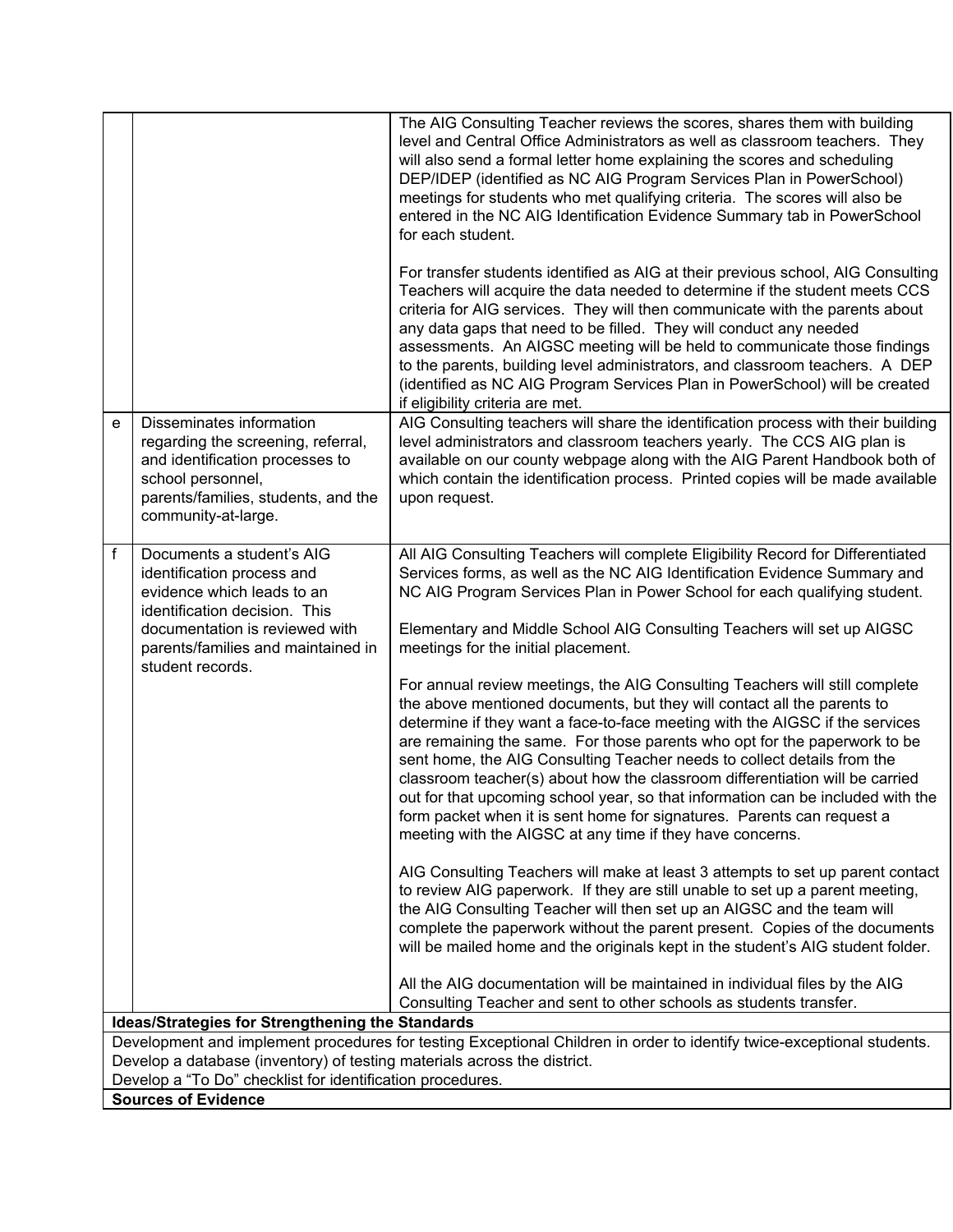Invitation Conference Copy of DEP plan (evidence summary and program services) Eligibility Record for initial identification Permission to test signed documentation Parent Handbook District/School Websites

# **NC AIG Program Practices**

# **Standard 2: Comprehensive Programming within Total School Community**

The LEA provides an array of K-12 programs and services by the total school community to meet the diverse academic, intellectual, social, and emotional needs of gifted learners.

| $\mathsf{a}$ | Delivers an AIG program with<br>comprehensive services that<br>address the needs of gifted<br>learners across all grade levels<br>and learning environments. These<br>services are aligned to a student's<br>AIG identification. | In K-2, AIG Consulting Teachers will provide nurturing support, which includes<br>working with the general education teacher to provide learning centers,<br>enrichment activities, and higher-order thinking skill activities within the<br>classroom.<br>Work within our AIG PLC to locate and organize comprehensive resources<br>that meet the academic and social/emotional needs of our students. High<br>School and Middle School AIG Consulting Teacher will work with School<br>Counselors, Administration, and Regular Education Teachers to ensure proper<br>placement in classes. Then monitor their progress both academically and<br>emotionally throughout the year to provide support as needed. AIG teacher will<br>hold conferences (formal or informal) with students individually to assess<br>academic and/or social/emotional needs.<br>Many Enrichment/Talent Development opportunities will be available to<br>students. Access to those options will be based on student interest, |                                                                                                                                                                                                                                                                                                                                                                        |                                                                                    |
|--------------|----------------------------------------------------------------------------------------------------------------------------------------------------------------------------------------------------------------------------------|-------------------------------------------------------------------------------------------------------------------------------------------------------------------------------------------------------------------------------------------------------------------------------------------------------------------------------------------------------------------------------------------------------------------------------------------------------------------------------------------------------------------------------------------------------------------------------------------------------------------------------------------------------------------------------------------------------------------------------------------------------------------------------------------------------------------------------------------------------------------------------------------------------------------------------------------------------------------------------------------------------------|------------------------------------------------------------------------------------------------------------------------------------------------------------------------------------------------------------------------------------------------------------------------------------------------------------------------------------------------------------------------|------------------------------------------------------------------------------------|
|              |                                                                                                                                                                                                                                  |                                                                                                                                                                                                                                                                                                                                                                                                                                                                                                                                                                                                                                                                                                                                                                                                                                                                                                                                                                                                             |                                                                                                                                                                                                                                                                                                                                                                        | motivation, teacher recommendation, and the ability of the student to complete     |
|              |                                                                                                                                                                                                                                  |                                                                                                                                                                                                                                                                                                                                                                                                                                                                                                                                                                                                                                                                                                                                                                                                                                                                                                                                                                                                             |                                                                                                                                                                                                                                                                                                                                                                        | required work within the curriculum. Following is a partial list of those options: |
|              |                                                                                                                                                                                                                                  | Interest Based                                                                                                                                                                                                                                                                                                                                                                                                                                                                                                                                                                                                                                                                                                                                                                                                                                                                                                                                                                                              | Seminars                                                                                                                                                                                                                                                                                                                                                               | <b>Youth Council</b>                                                               |
|              |                                                                                                                                                                                                                                  | Electives                                                                                                                                                                                                                                                                                                                                                                                                                                                                                                                                                                                                                                                                                                                                                                                                                                                                                                                                                                                                   |                                                                                                                                                                                                                                                                                                                                                                        |                                                                                    |
|              |                                                                                                                                                                                                                                  | <b>Beta Club</b>                                                                                                                                                                                                                                                                                                                                                                                                                                                                                                                                                                                                                                                                                                                                                                                                                                                                                                                                                                                            | Peer Helpers                                                                                                                                                                                                                                                                                                                                                           | <b>NC Writing Contest</b>                                                          |
|              |                                                                                                                                                                                                                                  | NC Battle of the Books                                                                                                                                                                                                                                                                                                                                                                                                                                                                                                                                                                                                                                                                                                                                                                                                                                                                                                                                                                                      | Science Olympiad                                                                                                                                                                                                                                                                                                                                                       | <b>Congressional Pages</b>                                                         |
|              |                                                                                                                                                                                                                                  | Leadership Conference                                                                                                                                                                                                                                                                                                                                                                                                                                                                                                                                                                                                                                                                                                                                                                                                                                                                                                                                                                                       | Governor's School                                                                                                                                                                                                                                                                                                                                                      | <b>Teen Court</b>                                                                  |
|              |                                                                                                                                                                                                                                  | <b>Special Interest Clubs</b>                                                                                                                                                                                                                                                                                                                                                                                                                                                                                                                                                                                                                                                                                                                                                                                                                                                                                                                                                                               | <b>County Arts Festival</b>                                                                                                                                                                                                                                                                                                                                            | <b>Writing/Arts Contest</b>                                                        |
|              |                                                                                                                                                                                                                                  | <b>Math Competition</b><br>Team                                                                                                                                                                                                                                                                                                                                                                                                                                                                                                                                                                                                                                                                                                                                                                                                                                                                                                                                                                             | <b>Honor Court</b>                                                                                                                                                                                                                                                                                                                                                     | FBLA/FFA/HOSA/DECA                                                                 |
|              |                                                                                                                                                                                                                                  | NC School of Science<br>& Math                                                                                                                                                                                                                                                                                                                                                                                                                                                                                                                                                                                                                                                                                                                                                                                                                                                                                                                                                                              | Duke TIP                                                                                                                                                                                                                                                                                                                                                               | <b>Ethics Bowl</b>                                                                 |
|              |                                                                                                                                                                                                                                  | <b>Dual Enrollment</b>                                                                                                                                                                                                                                                                                                                                                                                                                                                                                                                                                                                                                                                                                                                                                                                                                                                                                                                                                                                      | <b>Summer Enrichment</b><br>Programs                                                                                                                                                                                                                                                                                                                                   | <b>Theater Performances</b>                                                        |
|              |                                                                                                                                                                                                                                  |                                                                                                                                                                                                                                                                                                                                                                                                                                                                                                                                                                                                                                                                                                                                                                                                                                                                                                                                                                                                             |                                                                                                                                                                                                                                                                                                                                                                        |                                                                                    |
| $\mathsf b$  | Integrates and connects AIG<br>services with the total instructional<br>program and resources of the LEA<br>in policy and practice.                                                                                              | their schedules allow.                                                                                                                                                                                                                                                                                                                                                                                                                                                                                                                                                                                                                                                                                                                                                                                                                                                                                                                                                                                      | AIG Consulting Teachers may attend leadership team, grade level PLC,<br>and MTSS meetings to collaborate with administration and regular<br>education teachers to discuss how to meet the needs of gifted students as<br>AIG Consulting Teachers shall meet with building level administrators and<br>school counselors to ensure proper placement of Gifted Students. |                                                                                    |
|              |                                                                                                                                                                                                                                  |                                                                                                                                                                                                                                                                                                                                                                                                                                                                                                                                                                                                                                                                                                                                                                                                                                                                                                                                                                                                             |                                                                                                                                                                                                                                                                                                                                                                        | CCS offers a wide range of service delivery options to AIG students as they        |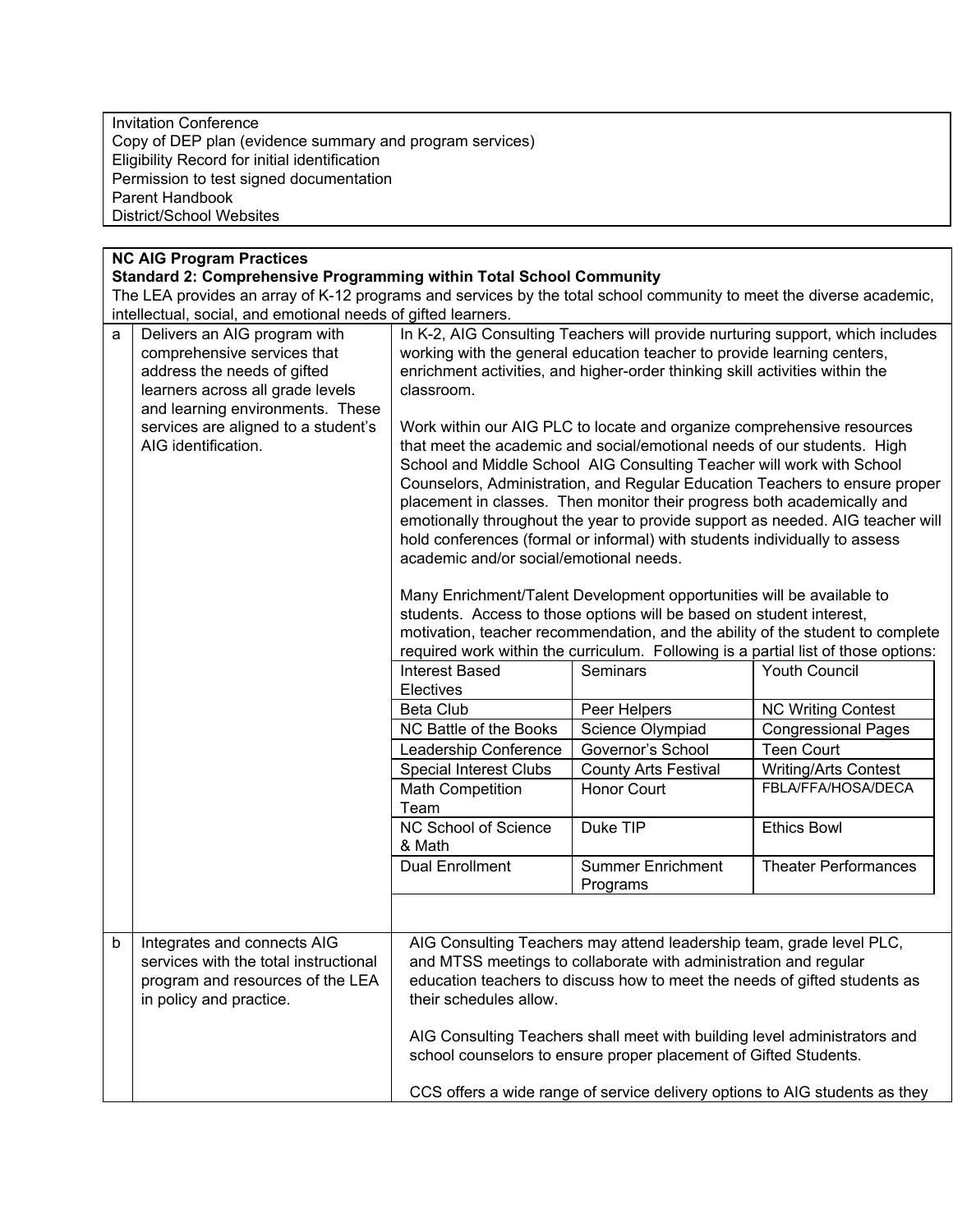| C           | Develops procedures for<br>intentional, flexible grouping<br>practices to facilitate the<br>achievement and growth of AIG                                                                                                                 | follow the NCSCOS. As appropriate, AIG students are offered honors<br>courses, advanced placement, and dual enrollment. CCS will ensure that<br>rigor, higher order thinking skills, and differentiation is present in all classes.<br>Teachers will implement flexible grouping, clustering, inclusion, and/or<br>activities, etc.<br>Teachers will use formative and summative assessment data from a variety of<br>sources that include Read to Achieve data, Reading 3D, SchoolNet, EVAAS,<br>EOG, EOC, benchmarks, Credit by Demonstrated Mastery (CDM) and<br>common grade level assessments to evaluate the needs of AIG students.                                                                                                                                                                                                                                                                                                                                                                                                                                                                                                                                                                                          |
|-------------|-------------------------------------------------------------------------------------------------------------------------------------------------------------------------------------------------------------------------------------------|------------------------------------------------------------------------------------------------------------------------------------------------------------------------------------------------------------------------------------------------------------------------------------------------------------------------------------------------------------------------------------------------------------------------------------------------------------------------------------------------------------------------------------------------------------------------------------------------------------------------------------------------------------------------------------------------------------------------------------------------------------------------------------------------------------------------------------------------------------------------------------------------------------------------------------------------------------------------------------------------------------------------------------------------------------------------------------------------------------------------------------------------------------------------------------------------------------------------------------|
|             | and other students with advanced<br>learning needs.                                                                                                                                                                                       | Analysis of that data shall be used to determine proper placement for flexible<br>grouping of students for instructional purposes.<br>AIG Consulting Teachers will use classroom data to identify and serve<br>students K-2 (talent development) students that are performing above grade<br>level.                                                                                                                                                                                                                                                                                                                                                                                                                                                                                                                                                                                                                                                                                                                                                                                                                                                                                                                                |
| d           | Informs all teachers, school<br>administrators, and support staff<br>about delivery of differentiated<br>services and instruction for AIG<br>students, regulations related to<br>gifted education, and the local AIG<br>program and plan. | AIG Consulting Teachers will disseminate information about the AIG<br>program at faculty meetings, PLC meetings, conferences, and parent<br>information sessions. Progress reports will be provided quarterly to inform<br>parents of student progress both in cluster classes and the enrichment<br>pull-out services at the elementary school level. The CCS AIG plan will be<br>linked and available on the webpage. The website will contain links for<br>parent, teacher, and student information. The AIG county coordinator will<br>provide a copy of the Currituck County Schools AIG plan to each AIG<br>Consulting Teaching and building level administrator. Printed copies will<br>also be made available for parents and staff upon request. Flyers will be<br>sent to the AIG Consulting Teachers at each school to send home to<br>parents notifying them of upcoming AIG events.                                                                                                                                                                                                                                                                                                                                   |
| e           | Communicates among and<br>between teachers and schools to<br>ensure an effective continuation of<br>K-12 services, especially at key<br>transition points.                                                                                | AIG Consulting Teachers will communicate with parents, classroom<br>teachers, and administrators during a student's annual review process at<br>the beginning of each school year. This will ensure that vital information is<br>consistently provided and/or implemented in all educational settings<br>throughout AIG file & PowerSchool. Administrators and School Counselors<br>within the school buildings will work directly with AIG staff to ensure<br>appropriate scheduling based on the student needs. During AIG PLC<br>meetings, Elementary School AIG Consulting Teachers will work with<br>Middle School Teachers to ensure smooth transitions at each of their<br>schools. During AIG PLC meetings Middle AIG Teachers and High School<br>AIG Consulting Teachers will also work together to ensure a smooth<br>transition at each of their schools. The High School AIG Consulting<br>Teachers will meet with school counselors to ensure that course<br>scheduling is properly handled for AIG students. It is recommended that at<br>the end of each school year there will be an AIG Records Exchange that<br>includes AIG Consulting Teachers at each of the K-12 schools and other<br>appropriate personnel. |
| $\mathsf f$ | Addresses the social and<br>emotional needs of AIG students<br>through collaboration among<br>school counseling personnel,<br>regular education teachers, AIG<br>specialists, and others.                                                 | CCS' AIG Consulting Teachers shall collaborate with school counselors,<br>school psychologists, and classroom teachers to discuss the<br>social/emotional needs of AIG students. Elementary level school<br>counselors shall provide in-class instruction for all students that address the<br>social/emotional needs of all students and address the diversity of different<br>learners. Our school counselors shall work closely with school AIG<br>Consulting Teachers in transitioning students from school to school. When<br>scheduling students, AIG Consulting Teachers shall work closely with<br>school administrators and counselors in placing AIG students with teachers                                                                                                                                                                                                                                                                                                                                                                                                                                                                                                                                              |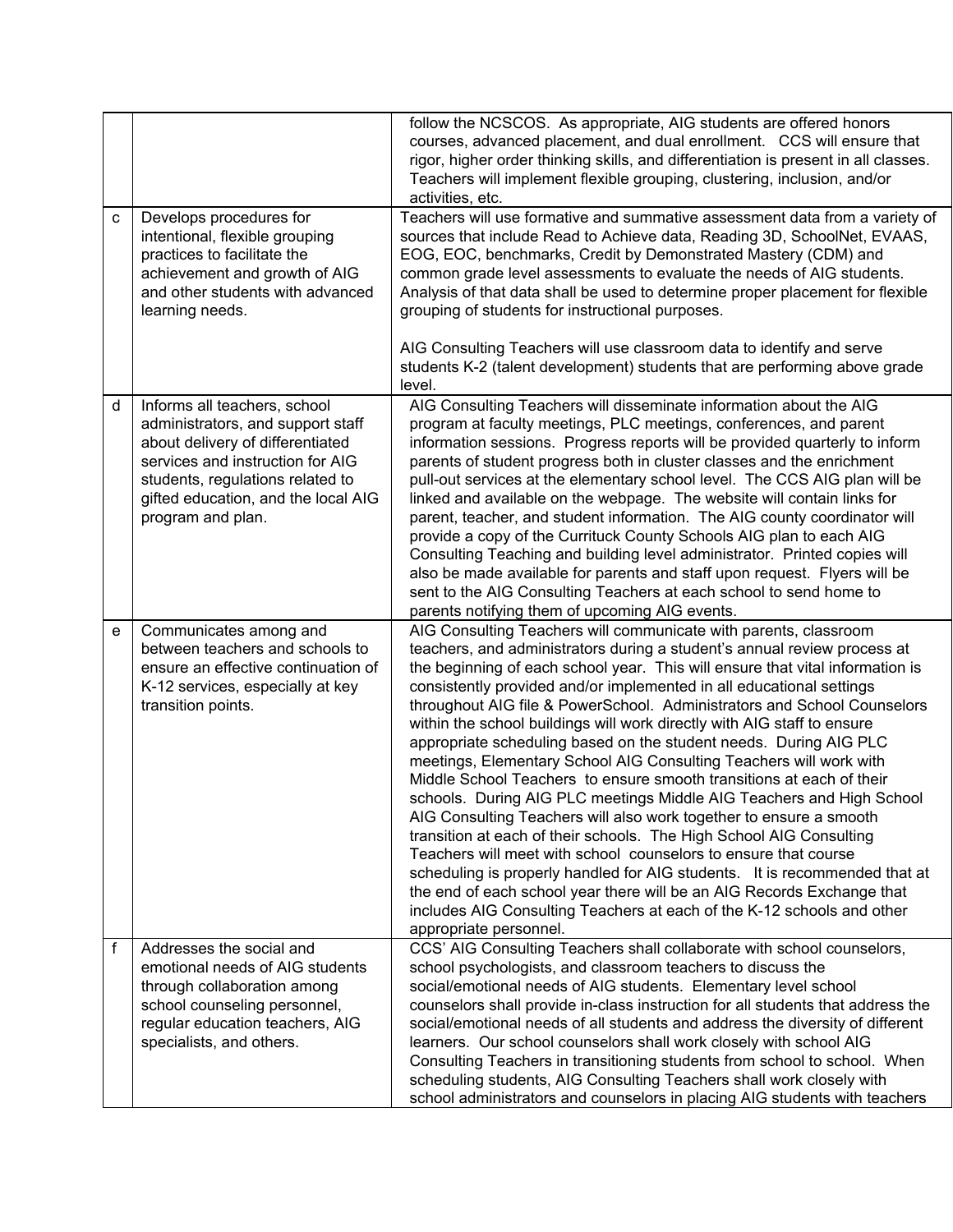|   |                                                                                                                                                                                                                      | who are able to meet not only their academic needs but also their<br>social/emotional needs. School Counselors, teachers and other<br>stakeholders shall continue to work with students with giftedness to provide<br>rigorous and emotionally responsive instruction.                                                                                                                                                                                                                                                                                                               |  |
|---|----------------------------------------------------------------------------------------------------------------------------------------------------------------------------------------------------------------------|--------------------------------------------------------------------------------------------------------------------------------------------------------------------------------------------------------------------------------------------------------------------------------------------------------------------------------------------------------------------------------------------------------------------------------------------------------------------------------------------------------------------------------------------------------------------------------------|--|
| g | Develops policies and procedures<br>for a variety of acceleration<br>opportunities, including compacted<br>content, Credit by Demonstrated<br>Mastery, subject and/or grade<br>acceleration.                         | In selecting the appropriate service delivery option, the AIG school<br>coordinator reviews data with parents, teachers, administrators, and the<br>student. The data reviewed includes teacher input, student input, parent<br>input, grades, observations, EOG/EOC scores, and other standardized<br>measures. One service delivery option available to AIG students is<br>accelerated instruction and placement. The following guidelines are<br>recommended when making this type of placement decision:                                                                         |  |
|   |                                                                                                                                                                                                                      | <b>Grade Acceleration:</b><br>98/99 <sup>th</sup> percentile on Nationally Normed Individual/Group Aptitude<br>$\bullet$<br>Assessment<br>The Iowa Acceleration Scale will be used to make decisions.<br>$\bullet$<br>Appropriate social development (as assessed by teachers, parents,<br>$\bullet$<br>counselors, and/or psychologist observations)<br>Academic performance and development appropriate for next level<br>$\bullet$<br>Strong independent reader<br>$\bullet$<br>AIGSC recommendation made to principal where final decision is<br>$\bullet$<br>made for placement |  |
|   |                                                                                                                                                                                                                      | Subject Acceleration:<br>Demonstrated/Documented performance at 2 grade levels above<br>$\bullet$<br>grade placement<br>AIGSC recommendation<br>$\bullet$<br>Demonstrated/Documented performance through the Credit through<br>$\bullet$<br>Demonstrated Mastery (CDM) process                                                                                                                                                                                                                                                                                                       |  |
|   |                                                                                                                                                                                                                      | Students may work with teachers and students outside of their grade level in<br>areas of strength at the elementary level. Middle and high school students<br>may take online NCVPS courses to accelerate their work. At the middle and<br>high school students may participate in Credit by Demonstrated Mastery.                                                                                                                                                                                                                                                                   |  |
| h | Implements intentional strategies<br>to broaden access to advanced<br>learning opportunities for<br>under-represented AIG<br>populations, including<br>culturally/ethnically diverse,<br>economically disadvantaged, | Currently CCS has 370 AIG students out of 4150 entire enrollment. This<br>breakdown is statistically similar to the overall student population with the<br>exception of the African American percentage. Therefore we will take the<br>steps below to ensure that we are identifying all students who are in need of<br>gifted services in CCS.<br>The ethnic breakdown (for the AIG: Total Population) is:                                                                                                                                                                          |  |
|   | English Language Learners, highly<br>gifted, and twice-exceptional.<br>These strategies may include<br>talent development efforts.                                                                                   | Asian .12%<br>$\bullet$<br>African American .02%<br>Hispanic .27%<br>Multi-racial .66%<br>Caucasian 7.8%                                                                                                                                                                                                                                                                                                                                                                                                                                                                             |  |
|   |                                                                                                                                                                                                                      | CCS attempts to identify all students in need of AIG service. Students who<br>are culturally/ethnically diverse, economically disadvantaged, English<br>language learners, highly gifted, and twice-exceptional may be gifted and<br>must be represented appropriately. The AIG Consulting Teachers shall<br>work closely with classroom teachers, Exceptional Children's teachers, LEP<br>teachers, and administrators to ensure students are screened and are                                                                                                                      |  |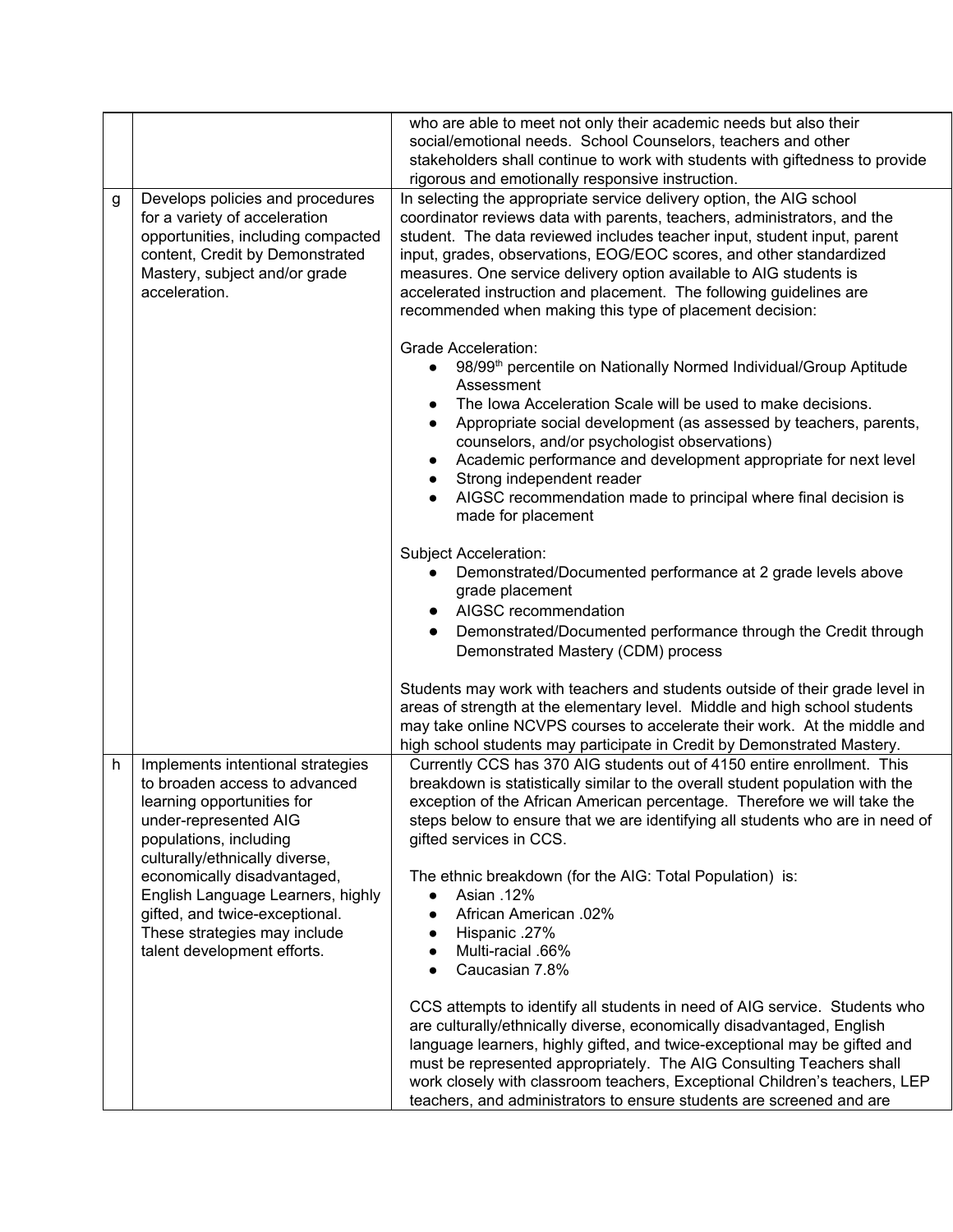|                                                                                                                                                                    |                                                                                                                                                                                                             | provided AIG service delivery options regardless of their race or economic<br>status. The service delivery options are reviewed in conjunction with the<br>available data before selecting the most appropriate services. Students<br>with exceptional needs may have an IEP in place to address their areas of<br>need and a DEP (identified as NC AIG Program Services Plan in<br>PowerSchool) in place to address their areas of giftedness.                                                                                                                                                                                                                                                                                                                                            |  |  |  |
|--------------------------------------------------------------------------------------------------------------------------------------------------------------------|-------------------------------------------------------------------------------------------------------------------------------------------------------------------------------------------------------------|--------------------------------------------------------------------------------------------------------------------------------------------------------------------------------------------------------------------------------------------------------------------------------------------------------------------------------------------------------------------------------------------------------------------------------------------------------------------------------------------------------------------------------------------------------------------------------------------------------------------------------------------------------------------------------------------------------------------------------------------------------------------------------------------|--|--|--|
| $\mathbf{i}$                                                                                                                                                       | Encourages extra-curricular                                                                                                                                                                                 | CCS will not limit participation in extracurricular activities and programs.                                                                                                                                                                                                                                                                                                                                                                                                                                                                                                                                                                                                                                                                                                               |  |  |  |
|                                                                                                                                                                    | programs and events that enhance<br>and further develop the needs and<br>interests of AIG students.                                                                                                         | AIG identified students participate in field-trips and extra-curricular activities<br>via club participation and class programs. In elementary school, students<br>may participate in Author's Club, Math 24, Battle of the Books, and other<br>school based clubs. In middle school students may participate in Future<br>Business Leaders of America, Battle of the Books, math competitions,<br>Science Olympiad, and other school based clubs. In addition, students can<br>be enrolled in honors courses, Math I, Spanish I, and/or Earth Science for<br>high school credit, and online courses. In high school students can<br>participate in academic competitions, attend field trips, create specific<br>interest clubs, CTE clubs and internships, as well as take honors and AP |  |  |  |
|                                                                                                                                                                    |                                                                                                                                                                                                             | courses. In addition, students can be dual-enrolled in community college or                                                                                                                                                                                                                                                                                                                                                                                                                                                                                                                                                                                                                                                                                                                |  |  |  |
|                                                                                                                                                                    |                                                                                                                                                                                                             | take high school or college classes online.                                                                                                                                                                                                                                                                                                                                                                                                                                                                                                                                                                                                                                                                                                                                                |  |  |  |
|                                                                                                                                                                    | Ideas/Strategies for Strengthening the Standards                                                                                                                                                            |                                                                                                                                                                                                                                                                                                                                                                                                                                                                                                                                                                                                                                                                                                                                                                                            |  |  |  |
|                                                                                                                                                                    |                                                                                                                                                                                                             | Prepare a presentation toolkit for each AIG Consulting Teacher to use to present at faculty meetings to broaden<br>communication about programs, services, and regulations surrounding gifted education.                                                                                                                                                                                                                                                                                                                                                                                                                                                                                                                                                                                   |  |  |  |
|                                                                                                                                                                    |                                                                                                                                                                                                             | Continue to provide common materials/resources and training opportunities to ensure consistency across the district.                                                                                                                                                                                                                                                                                                                                                                                                                                                                                                                                                                                                                                                                       |  |  |  |
|                                                                                                                                                                    | Find or create AIG resources and put them in Google Drive folders for classroom teachers to use for instruction.                                                                                            |                                                                                                                                                                                                                                                                                                                                                                                                                                                                                                                                                                                                                                                                                                                                                                                            |  |  |  |
|                                                                                                                                                                    | High School AIG Consulting Teachers will track AIG students (courses and academic performance), as well as meet<br>with them periodically to have "check in" sessions to monitor how each student is doing. |                                                                                                                                                                                                                                                                                                                                                                                                                                                                                                                                                                                                                                                                                                                                                                                            |  |  |  |
|                                                                                                                                                                    |                                                                                                                                                                                                             | Prepare an AIG Handbook for AIG Consulting Teachers with policies and procedures related to the AIG Plan                                                                                                                                                                                                                                                                                                                                                                                                                                                                                                                                                                                                                                                                                   |  |  |  |
|                                                                                                                                                                    | implementation to ensure fidelity in the program.                                                                                                                                                           |                                                                                                                                                                                                                                                                                                                                                                                                                                                                                                                                                                                                                                                                                                                                                                                            |  |  |  |
| Prepare an AIG Handbook for Classroom Teachers to assist them in understanding the essentials of the AIG plan and<br>their responsibilities in its implementation. |                                                                                                                                                                                                             |                                                                                                                                                                                                                                                                                                                                                                                                                                                                                                                                                                                                                                                                                                                                                                                            |  |  |  |
| <b>Sources of Evidence</b>                                                                                                                                         |                                                                                                                                                                                                             |                                                                                                                                                                                                                                                                                                                                                                                                                                                                                                                                                                                                                                                                                                                                                                                            |  |  |  |
|                                                                                                                                                                    | AIG resources                                                                                                                                                                                               |                                                                                                                                                                                                                                                                                                                                                                                                                                                                                                                                                                                                                                                                                                                                                                                            |  |  |  |
|                                                                                                                                                                    | Student participation in Clubs and other enrichment activities                                                                                                                                              |                                                                                                                                                                                                                                                                                                                                                                                                                                                                                                                                                                                                                                                                                                                                                                                            |  |  |  |
|                                                                                                                                                                    | DEPs (identified as NC AIG Program Services Plan in PowerSchool)<br>Lesson plans showing the wide range of service delivery options                                                                         |                                                                                                                                                                                                                                                                                                                                                                                                                                                                                                                                                                                                                                                                                                                                                                                            |  |  |  |
|                                                                                                                                                                    | Sign-in sheets from faculty and PLC meetings                                                                                                                                                                |                                                                                                                                                                                                                                                                                                                                                                                                                                                                                                                                                                                                                                                                                                                                                                                            |  |  |  |
|                                                                                                                                                                    | Data (common classroom assessments, SchoolNet Assessments, Benchmark Assessments, Reading 3D data, RTA                                                                                                      |                                                                                                                                                                                                                                                                                                                                                                                                                                                                                                                                                                                                                                                                                                                                                                                            |  |  |  |
|                                                                                                                                                                    | data, EOGs)                                                                                                                                                                                                 |                                                                                                                                                                                                                                                                                                                                                                                                                                                                                                                                                                                                                                                                                                                                                                                            |  |  |  |

### **NC AIG Program Practices**

**Standard 3: Differentiated Curriculum and Instruction**

The LEA employs challenging, rigorous, and relevant curriculum and instruction K-12 to accommodate a range of academic, intellectual, social, and emotional needs of gifted learners.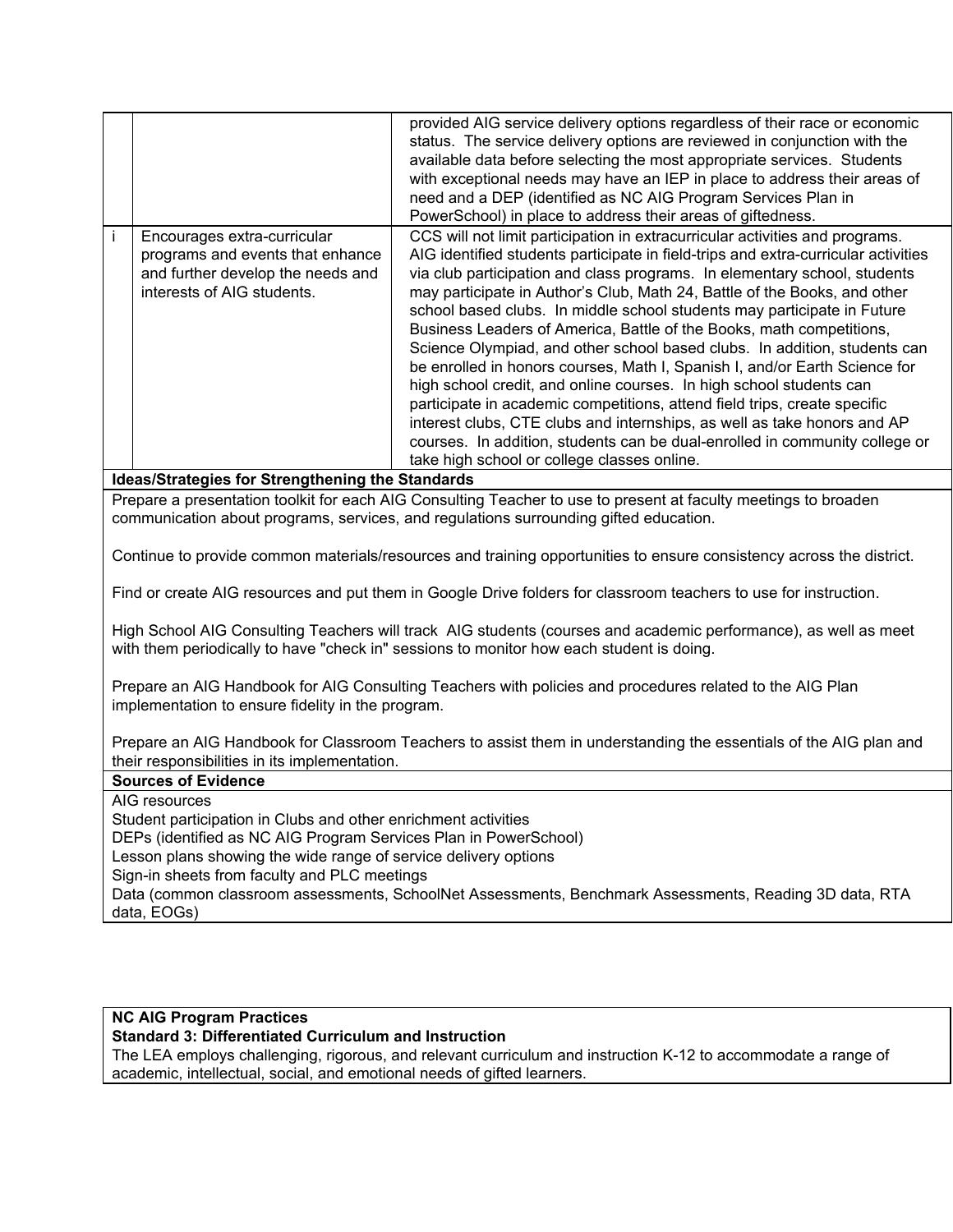| a | Adapts the NC Standard Course<br>of Study (SCOS)<br>K-12 to address a range of<br>advanced ability levels in<br>language arts, mathematics, and<br>other content areas as<br>appropriate through the use of<br>differentiation strategies,<br>including enrichment, extension,<br>and acceleration. | The AIG students in Currituck County follow NC Standard Course of Study.<br>AIG Consulting Teachers will provide support on differentiated instruction by<br>meeting with each grade level PLC as their schedules allow. Classroom<br>teachers plan and provide differentiated lessons according to student needs<br>as evidenced in their lesson plans. The AIG Consulting Teachers meet at<br>least once a quarter with their own PLC to share ideas, resources, and work<br>on plans for their enrichment classes. AIG Consulting Teachers work with the<br>elementary school AIG students through pull-out enrichment classes and/or<br>inclusion scheduled 1 to 2 times/week as described in the DEP (identified as<br>NC AIG Program Services Plan in PowerSchool). All attempts will be made<br>for AIG students not to miss direct classroom instruction where grades are<br>assigned for their AIG enrichment pull-out service time. At the middle school<br>level, students are provided services through their course selection. Additional<br>outreach activities are provided that may include, but are not limited to book<br>clubs and the stock market challenge as well as participating in extra-curricular<br>activities according to interest. The high school AIG school coordinator works<br>with AIG students by reviewing and advocating with them in class schedule<br>choices. They assist guidance with identifying and helping to arrange testing<br>for students interested in Governor's School. They notify students of upcoming<br>contests, field trips, scholarships, as well as other items of interest. |
|---|-----------------------------------------------------------------------------------------------------------------------------------------------------------------------------------------------------------------------------------------------------------------------------------------------------|---------------------------------------------------------------------------------------------------------------------------------------------------------------------------------------------------------------------------------------------------------------------------------------------------------------------------------------------------------------------------------------------------------------------------------------------------------------------------------------------------------------------------------------------------------------------------------------------------------------------------------------------------------------------------------------------------------------------------------------------------------------------------------------------------------------------------------------------------------------------------------------------------------------------------------------------------------------------------------------------------------------------------------------------------------------------------------------------------------------------------------------------------------------------------------------------------------------------------------------------------------------------------------------------------------------------------------------------------------------------------------------------------------------------------------------------------------------------------------------------------------------------------------------------------------------------------------------------------------------------------------------------|
| b | Employs diverse and effective<br>instructional practices according to<br>students' identified abilities,<br>readiness, interests, and learning<br>profiles to address a range of<br>learning needs at all grade levels.                                                                             | Yearly professional development will be provided for all teachers working with<br>AIG students. These sessions will be spread throughout the school year and<br>will focus on identifying criteria, instructional practices like differentiation, using<br>data for effective grouping, social and emotional issues, etc. We will also<br>utilize the AIG Booster Shot professional development modules presented by<br>NCDPI.<br>Classroom teachers who work with AIG students will explore the units<br>available on the DPI website. They will also share lessons and resources<br>found online for enhancing and extending the NCSCOS as well as creating<br>units and extensions that can be shared. Emphasis will be on Concept Based<br>Units, Project Based Units, Inquiry Activities, STREAM Activities, and 21 <sup>st</sup><br>Century Skills Development.                                                                                                                                                                                                                                                                                                                                                                                                                                                                                                                                                                                                                                                                                                                                                                       |
|   |                                                                                                                                                                                                                                                                                                     | Classroom teachers who work with IG students will incorporate activities that<br>may include but are not limited to organizational skills, study skills, and time<br>management. The AIGSC team will develop a plan (IDEP - identified as NC<br>AIG Program Services Plan in PowerSchool) to address the specific needs of<br>each IG student within the regular classroom setting.                                                                                                                                                                                                                                                                                                                                                                                                                                                                                                                                                                                                                                                                                                                                                                                                                                                                                                                                                                                                                                                                                                                                                                                                                                                         |
|   |                                                                                                                                                                                                                                                                                                     | All students are provided with opportunities to participate in academic<br>competitions such as Math 24 and Battle of the Books. Other interest based<br>clubs and activities vary depending on location.<br>The Iowa Acceleration Scale may also be used to make decisions about grade<br>acceleration.                                                                                                                                                                                                                                                                                                                                                                                                                                                                                                                                                                                                                                                                                                                                                                                                                                                                                                                                                                                                                                                                                                                                                                                                                                                                                                                                    |
|   |                                                                                                                                                                                                                                                                                                     | Middle school students are offered honors language arts, honors math, Math<br>1, Math II, Spanish I (8th grade), and earth science (8th grade) with a<br>classroom teacher, as well as the opportunity to enroll in NCVPS courses.<br>Socratic Seminar and Paideia Seminar and other differentiated activities are<br>incorporated into lessons. Teachers participate in STEM professional<br>development. High school students can participate in academic competitions<br>and clubs. They can also enroll in honors, AP courses, NCVPS, and take<br>college courses. Socratic Seminar and Paideia Seminar, problem-based                                                                                                                                                                                                                                                                                                                                                                                                                                                                                                                                                                                                                                                                                                                                                                                                                                                                                                                                                                                                                  |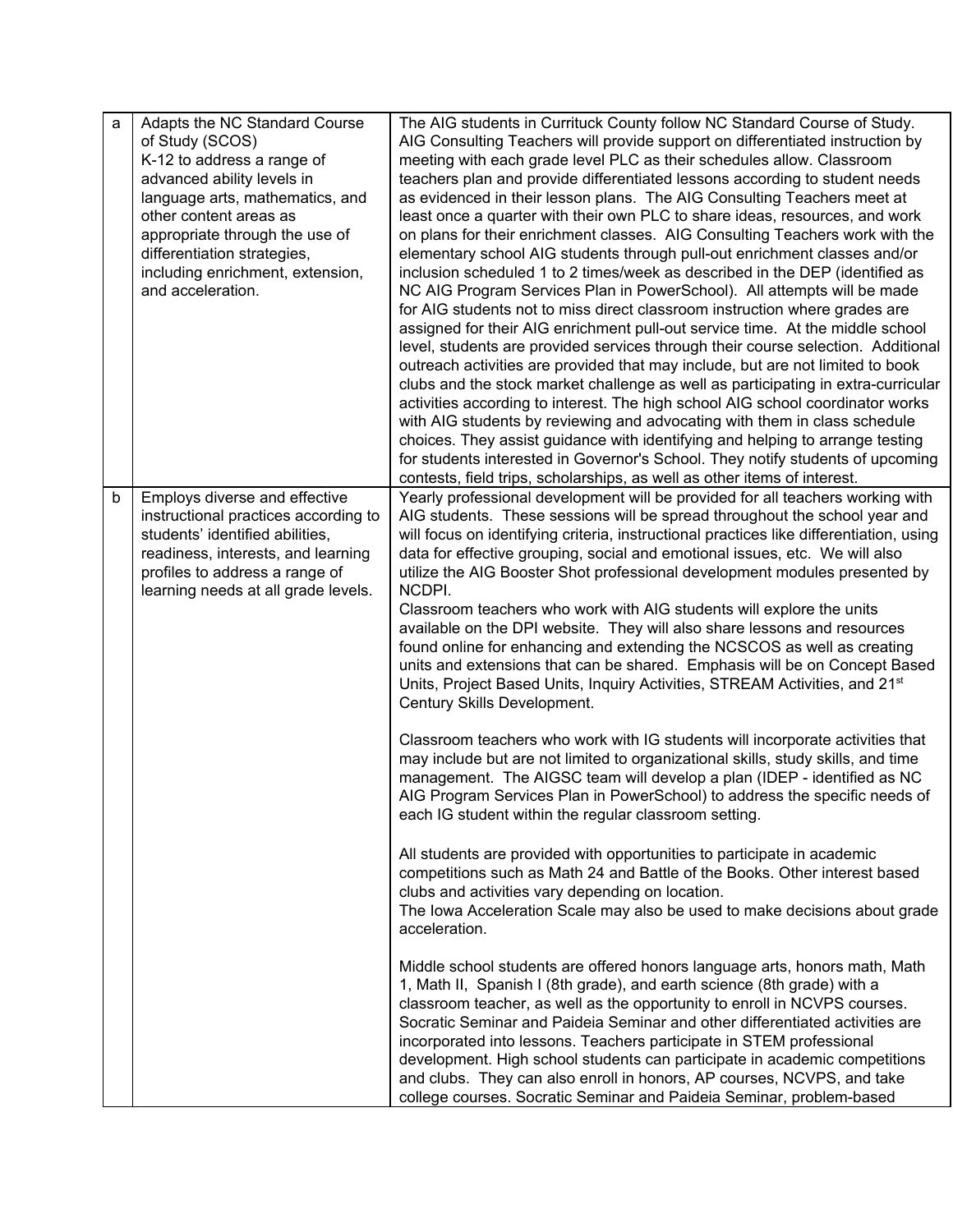|                                                                                        | learning, and other differentiated activities are incorporated into lessons. Prior<br>to scheduling for the upcoming school year assigned Administrators,<br>counselors, and teachers will review procedures for enrolling students in<br>honors and other upper level courses. AIG Consulting Teachers in middle and<br>high school shall check their AIG identified student schedules to ensure that<br>they are properly placed and coordinate with the school counselors to remedy<br>any scheduling issues that need to be addressed.<br>Sample of Service Delivery Options and Recommendations |
|----------------------------------------------------------------------------------------|------------------------------------------------------------------------------------------------------------------------------------------------------------------------------------------------------------------------------------------------------------------------------------------------------------------------------------------------------------------------------------------------------------------------------------------------------------------------------------------------------------------------------------------------------------------------------------------------------|
| <b>Service Options &amp;</b><br><b>Recommendations</b>                                 | <b>Elementary &amp; Secondary</b>                                                                                                                                                                                                                                                                                                                                                                                                                                                                                                                                                                    |
| <b>Computer Based</b><br>Instruction                                                   | Scheduled time on a computer with direct<br>$\bullet$<br>instruction from regular education teacher                                                                                                                                                                                                                                                                                                                                                                                                                                                                                                  |
| Cluster Grouping of<br><b>High Performing</b><br><b>Students</b>                       | or authorized personnel<br>Students whose achievement and ability<br>$\bullet$<br>scores that average between 85%-89%<br>and therefore don't qualify for AIG.<br>Demonstrated/documented performance<br>Reading/Math above grade level<br>Teacher Recommendations (based on<br>classroom performance data)<br>AIGSC recommendation                                                                                                                                                                                                                                                                   |
| Cluster Grouping of<br>AG & IG Students                                                | AG Students who score 90-97% on<br>Achievement Tests but don't have other<br>qualifying criteria will be cluster grouped to<br>allow for differentiation based on their<br>specific academic strengths.<br>IG Students will be cluster grouped to allow<br>for specific instruction on work habits and<br>skills based on their IDEP (identified as NC<br>AIG Program Services Plan in<br>PowerSchool) goals.                                                                                                                                                                                        |
| Curriculum<br>Compacting                                                               | Mastery of material on teacher made or<br>alternative assessment<br>Evidence of appropriate independent work<br>skills<br>Evidence of ability to follow through with<br>plan<br>Student interest and motivation as<br>assessed by teacher                                                                                                                                                                                                                                                                                                                                                            |
| Differentiated<br><b>Accelerated Units</b><br><b>Enrichment AIG</b><br><b>Services</b> | Based on curriculum area of study and<br>$\bullet$<br>student interest and performance<br>Students who qualify for AIG<br>$\bullet$<br>pull-out/inclusion services under pathway<br>1, 2, 3<br>AIGSC recommendation                                                                                                                                                                                                                                                                                                                                                                                  |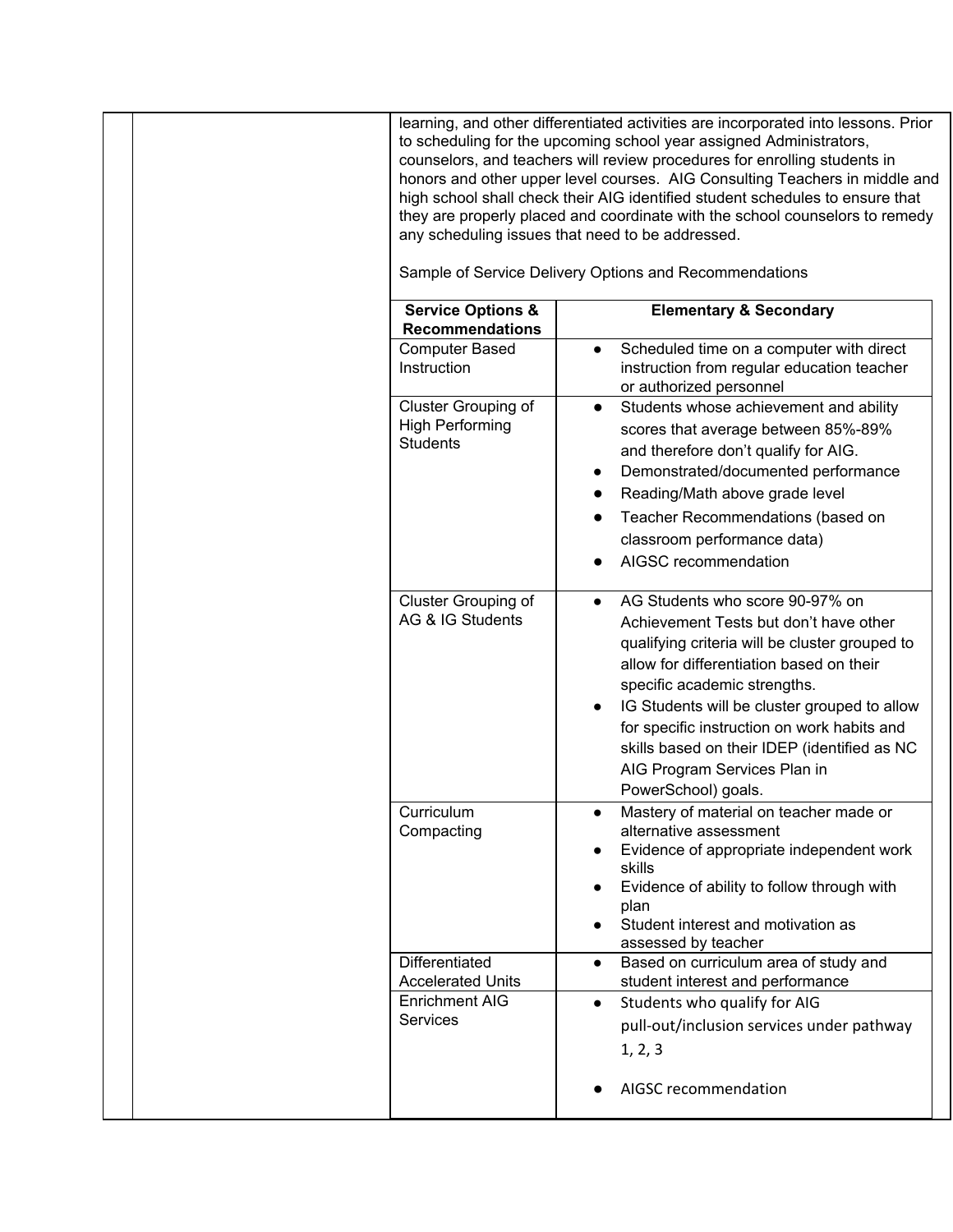| <b>Flexible Grouping</b>                                                      | Discretion of teacher (based on<br>$\bullet$<br>observation, alternative assessment, and<br>other collected data)                                                                                                                                                                                                                                                                                                                                                                |
|-------------------------------------------------------------------------------|----------------------------------------------------------------------------------------------------------------------------------------------------------------------------------------------------------------------------------------------------------------------------------------------------------------------------------------------------------------------------------------------------------------------------------------------------------------------------------|
| <b>Grade Acceleration</b>                                                     | 98/99 <sup>th</sup> percentile on Nationally Normed<br>$\bullet$<br>Individual/Group Aptitude Assessment<br>Appropriate social development (as<br>$\bullet$<br>assessed by teachers, parents, counselors,<br>and/or psychologist observations)<br>Academic performance and development<br>$\bullet$<br>appropriate for next level<br>Strong independent reader<br>$\bullet$<br>AIGSC recommendation made to principal<br>$\bullet$<br>where final decision is made for placement |
| Independent<br>Contracts,<br>Independent<br>Instruction,<br>Independent Study | Evidence of appropriate independent work<br>$\bullet$<br>skills<br>Evidence of ability to follow through with<br>plan<br>Student interest and motivation as<br>assessed by teacher                                                                                                                                                                                                                                                                                               |
| Interdisciplinary                                                             | Discretion of teacher<br>$\bullet$                                                                                                                                                                                                                                                                                                                                                                                                                                               |
| Units<br>Learning Center                                                      | Student interest-Subject based<br>$\bullet$<br>Interest based or performance based at the<br>$\bullet$<br>discretion of the teacher                                                                                                                                                                                                                                                                                                                                              |
| <b>Subject Acceleration</b>                                                   | Demonstrated/Documented performance at<br>$\bullet$<br>2 grade levels above grade placement<br>AIGSC recommendation<br>Demonstrated/Documented performance<br>through the Credit through Demonstrated<br>Mastery (CDM) process                                                                                                                                                                                                                                                   |
| <b>Tiered Activities</b>                                                      | Instructional activities that focus on the<br>$\bullet$<br>essential conceptual understanding and<br>skill development related to a topic but<br>provide a challenge to students of all ability<br>levels through tiers. Each instructional tier<br>provides different levels of complexity,<br>abstractness and open-endedness.                                                                                                                                                 |
|                                                                               |                                                                                                                                                                                                                                                                                                                                                                                                                                                                                  |
| <b>Service Options &amp;</b><br><b>Recommendations</b>                        | <b>Secondary</b>                                                                                                                                                                                                                                                                                                                                                                                                                                                                 |
| <b>Advanced Placement</b><br>Courses / Honors<br><b>Classes</b>               | Past performance in subject area class<br>$\bullet$<br>(recommended A or high B)<br>Teacher recommendation<br>$\bullet$<br>Student interest/motivation<br>Students who do not meet above criteria<br>will be expected to sign a contract;<br>student's' progress will be reviewed at end<br>of first marking period<br>Students will complete summer readings,<br>$\bullet$<br>seminars as designed by each teacher                                                              |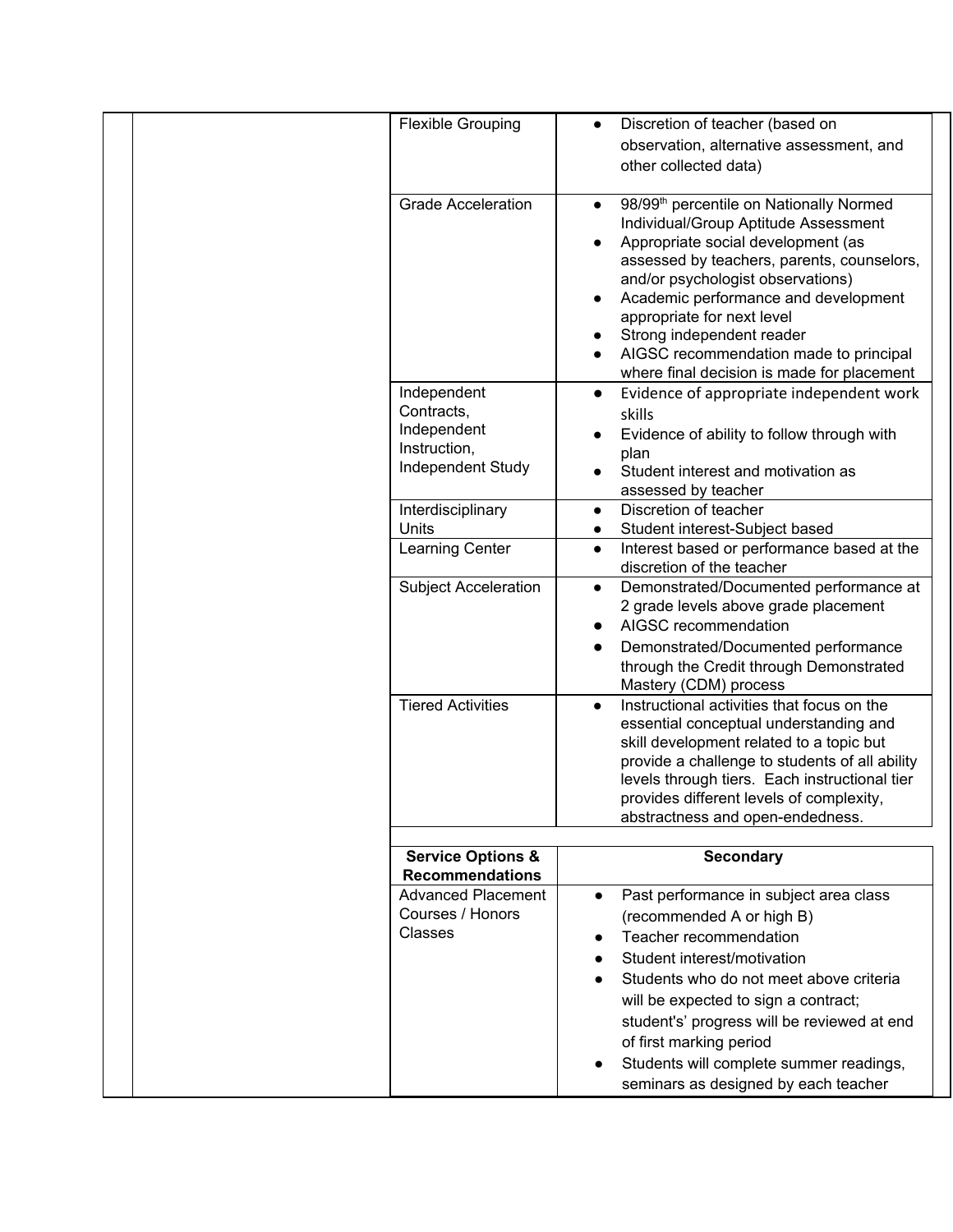|   |                                        |                                                                         | Students are expected to take AP exam at<br>$\bullet$                                     |  |
|---|----------------------------------------|-------------------------------------------------------------------------|-------------------------------------------------------------------------------------------|--|
|   |                                        |                                                                         | conclusion of course                                                                      |  |
|   |                                        |                                                                         | EOC / EOG level 4 or level 5                                                              |  |
|   |                                        | Concurrent                                                              | Teacher recommendation<br>$\bullet$                                                       |  |
|   |                                        | Enrollment                                                              | Social/Emotional maturity level appropriate                                               |  |
|   |                                        |                                                                         | AIGSC recommendation                                                                      |  |
|   |                                        |                                                                         |                                                                                           |  |
|   |                                        | Credit by                                                               | Student request<br>$\bullet$                                                              |  |
|   |                                        | Demonstrated                                                            | Students must earn level 5 on EOC or 98%<br>$\bullet$                                     |  |
|   |                                        | Mastery                                                                 | on NCFE; then they must complete                                                          |  |
|   |                                        |                                                                         | additional work in that subject that will be                                              |  |
|   |                                        |                                                                         | scored by a rubric                                                                        |  |
|   |                                        |                                                                         | Once that process is completed they move<br>$\bullet$                                     |  |
|   |                                        |                                                                         | on to the next course in the sequence                                                     |  |
|   |                                        | Curriculum                                                              | Mastery of material (> 90 assessment)<br>$\bullet$                                        |  |
|   |                                        | Compacting                                                              | Teacher judgment to pull child back into<br>$\bullet$                                     |  |
|   |                                        |                                                                         | regular instruction for portions of unit not<br>mastered or student interest              |  |
|   |                                        | <b>Dual Enrollment</b>                                                  | Social/Emotional maturity level appropriate                                               |  |
|   |                                        |                                                                         | $\bullet$<br>AIGSC recommendation                                                         |  |
|   |                                        |                                                                         | $\bullet$                                                                                 |  |
|   |                                        | Mentorships/                                                            | Exceptional interest on part of student<br>$\bullet$                                      |  |
|   |                                        | Internships                                                             | Extensive interviews between parents and<br>$\bullet$                                     |  |
|   |                                        |                                                                         | students                                                                                  |  |
|   |                                        |                                                                         | Must be able to provide own transportation<br>$\bullet$                                   |  |
|   |                                        |                                                                         | Must agree to present or publish<br>$\bullet$                                             |  |
|   |                                        |                                                                         | information learned through mentorship                                                    |  |
|   |                                        |                                                                         | program to audience of peer and adults                                                    |  |
|   |                                        |                                                                         | (contract)                                                                                |  |
|   |                                        | On-line Learning                                                        | Based on student directed research<br>$\bullet$<br>Some courses scheduled through student |  |
|   |                                        |                                                                         | $\bullet$<br>registration (computer lab and technology)                                   |  |
|   |                                        |                                                                         | Offered through certain courses<br>$\bullet$                                              |  |
|   |                                        | Selected Advanced                                                       | Student registration<br>$\bullet$                                                         |  |
|   |                                        | Courses                                                                 |                                                                                           |  |
|   |                                        | Seminars                                                                | Teacher judgment<br>$\bullet$                                                             |  |
|   |                                        |                                                                         | Student interest<br>$\bullet$                                                             |  |
|   |                                        | <b>Special Electives</b>                                                | Student registration<br>$\bullet$                                                         |  |
| C | Incorporates a variety of              |                                                                         | A variety of differentiated resources are available for use by classroom                  |  |
|   | evidence-based resources that          |                                                                         | teachers with AIG coordinator support. Those include: NCDPI resources,                    |  |
|   | enhance student learning.              |                                                                         | Letter Land, Reading Foundations, Reading 3D, Learning styles/interest                    |  |
|   |                                        |                                                                         | inventories, use of strategies from the NAGC website, project-based learning,             |  |
|   |                                        |                                                                         | Eric Jensen's brain-based activities, Covey's The Leader in Me, student                   |  |
|   |                                        |                                                                         | interest, current events, and problem based learning to offer enrichment                  |  |
|   |                                        | and/or independent activities.                                          |                                                                                           |  |
| d | Fosters the development of             |                                                                         | Currituck County Elementary Schools may utilize the following resources to                |  |
|   | future-ready skills including critical |                                                                         | develop 21 <sup>st</sup> century skills in our Gifted population: Kahn Academy, flipped   |  |
|   | thinking, communication,               | classroom, blended learning, Brainpop, Scootpad, Code.org, Scratch, and |                                                                                           |  |
|   | collaboration, creativity, and         |                                                                         | Chromebooks in grade 5, one-to-one Chromebooks in grades 6-12, high                       |  |
|   | leadership.                            |                                                                         | school course offerings at the middle school level. CCS will increase the                 |  |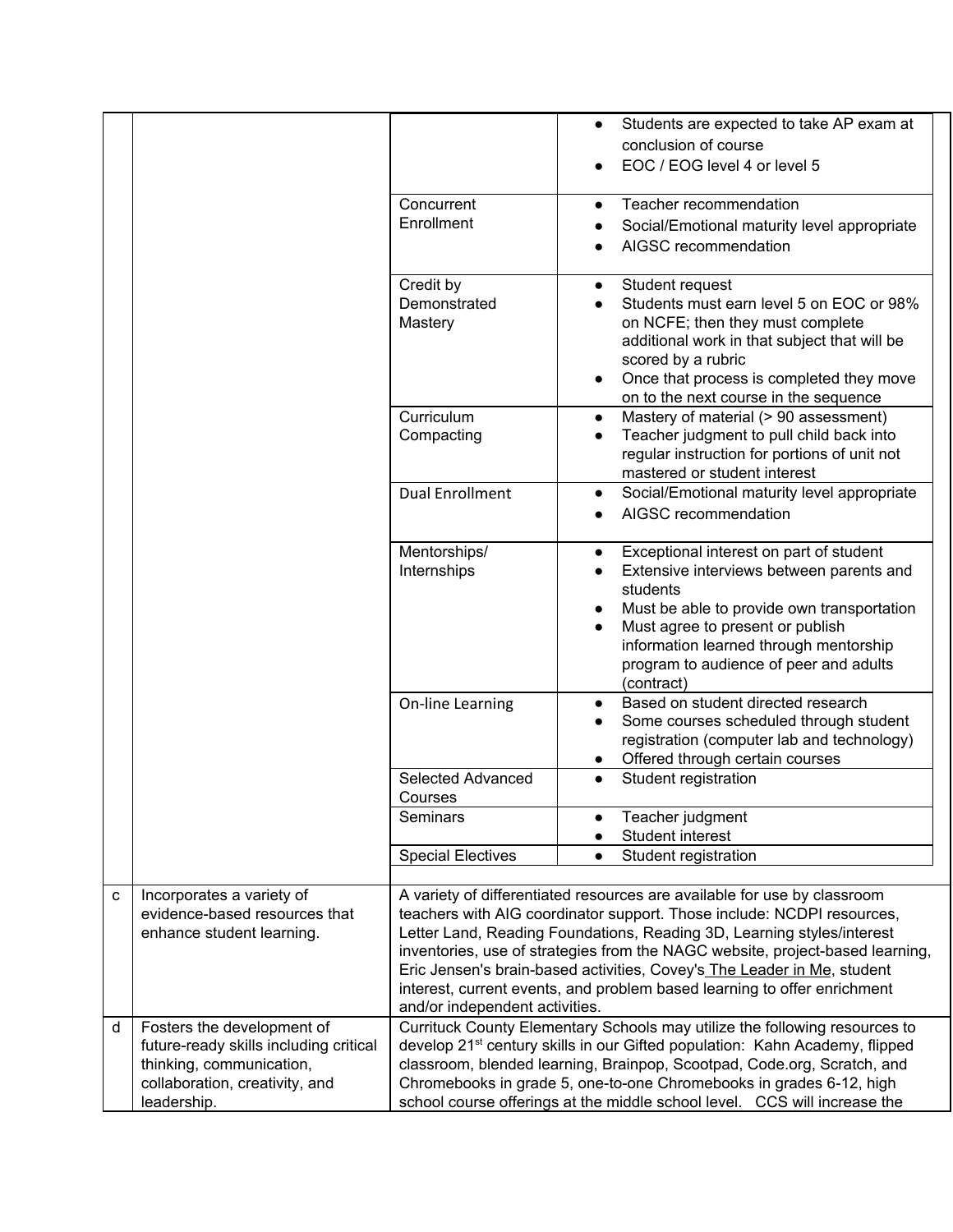|   |                                                                                                                                                                                                                                                                                                                                                                                                                   | enrollment in Advanced Placement, NCVPS, and APEX. CCS is also working<br>to increase enrollment in courses for the School of Math and Science and<br>college classes. Students are involved in Student Government, leaders on the<br>morning TV announcements (news broadcasts), representatives on Guidance<br>Advisory committees and student representatives on the Board of Education.<br>They also participate in Future Business Leaders of America (FBLA), Future<br>Farmers of America(FFA), Distributive Education Clubs of America (DECA),<br>Health Occupations Students of America (HOSA), ROTC, BETA, Teen Court,<br>internships and Science Olympiad.                                                                                                                                                                                                                                        |
|---|-------------------------------------------------------------------------------------------------------------------------------------------------------------------------------------------------------------------------------------------------------------------------------------------------------------------------------------------------------------------------------------------------------------------|-------------------------------------------------------------------------------------------------------------------------------------------------------------------------------------------------------------------------------------------------------------------------------------------------------------------------------------------------------------------------------------------------------------------------------------------------------------------------------------------------------------------------------------------------------------------------------------------------------------------------------------------------------------------------------------------------------------------------------------------------------------------------------------------------------------------------------------------------------------------------------------------------------------|
| e | Uses ongoing assessment, both<br>formative and summative, to<br>differentiate classroom curriculum<br>and instruction and inform flexible<br>grouping practices.                                                                                                                                                                                                                                                  | Teachers will use formative and summative assessment data from a variety of<br>sources that include Read to Achieve data, Reading 3D, SchoolNet, EVAAS,<br>EOG, EOC, Scootpad, and common grade level assessments to evaluate the<br>needs of AIG students. Analysis of that data shall be used to determine<br>proper placement for flexible grouping of students for instructional purposes.                                                                                                                                                                                                                                                                                                                                                                                                                                                                                                              |
| f | Addresses the social and<br>emotional needs of AIG students<br>through affective curricular and<br>instructional practices.                                                                                                                                                                                                                                                                                       | AIG Consulting Teachers will collaborate with school based counselors as well<br>as school psychologists to provide professional development on the<br>social/emotional needs of AIG students. AIG Consulting Teachers, school<br>based counselors, and school psychologists will also co-teach lessons to<br>address social/emotional issues. AIG Consulting Teachers will regularly<br>provide student and parent support through phone calls, emails, and<br>conferences.                                                                                                                                                                                                                                                                                                                                                                                                                                |
| g | Cultivates and develops the<br>potential of young (K-3) students<br>through purposeful and intentional<br>differentiated curriculum and<br>instruction.                                                                                                                                                                                                                                                           | CCS is committed to an early nurturing program to cultivate and enhance the<br>potential of all young children, thereby increasing their chances of being<br>appropriately identified for gifted services and ensuring that their educational<br>needs are optimized. AIG Consulting Teachers will provide professional<br>development on thinking skills, differentiation, and nurturing to focus on higher<br>order thinking skills in K-3. AIG Consulting Teachers also need time in their<br>schedules to work directly with high performing students that have been<br>flexibly grouped based on assessment data and teachers on enhancing<br>reading, math, and critical thinking skills.<br>In some instances early identification for K-2 students can occur based on the                                                                                                                           |
| h | Develops and implements<br>differentiated curriculum and<br>instruction through collaboration<br>among regular education<br>teachers, AIG personnel, and<br>other related instructional staff.                                                                                                                                                                                                                    | building level AIGSC decision after reviewing all the available data.<br>AIG Consulting Teachers will collaborate with their PLC, EC teachers, and<br>LEP teachers to provide professional development and resources for<br>classroom teachers on differentiation practices. They will also collaborate with<br>school counselors and school psychologists to implement lessons on social<br>topics and to address social/emotional needs. Collaboration and support will<br>also be given to elective teachers and media specialists to further enrich<br>classroom activities.                                                                                                                                                                                                                                                                                                                            |
| İ | Develops and documents a<br>student plan that articulates the<br>differentiated curriculum and<br>instruction services that match the<br>identified needs of the K-12 AIG<br>student, such as a Differentiated<br>Education Plan (DEP). This<br>document is reviewed annually<br>with parents/families to ensure<br>effective programming, provide a<br>continuum of services, and<br>support school transitions. | Once a student is determined to be eligible for academically and/or<br>intellectually gifted services, Differentiated Education Plan (DEP - identified as<br>NC AIG Program Services Plan in PowerSchool) is developed by the<br>Academically and/or Intellectually Gifted Services Committee (AIGSC). This<br>plan outlines the program service option(s) appropriate for the student. The<br>DEP indicates the appropriate learning environment, content modifications,<br>and special programs available to the student. The AIGSC will address<br>individual needs and best practices in the field of gifted education to determine<br>the learning environment, the content modifications, and special programs.<br>The DEP plan is developed in partnership with parents and should be<br>implemented throughout the school day for AIG students as necessary to meet<br>their unique learning needs. |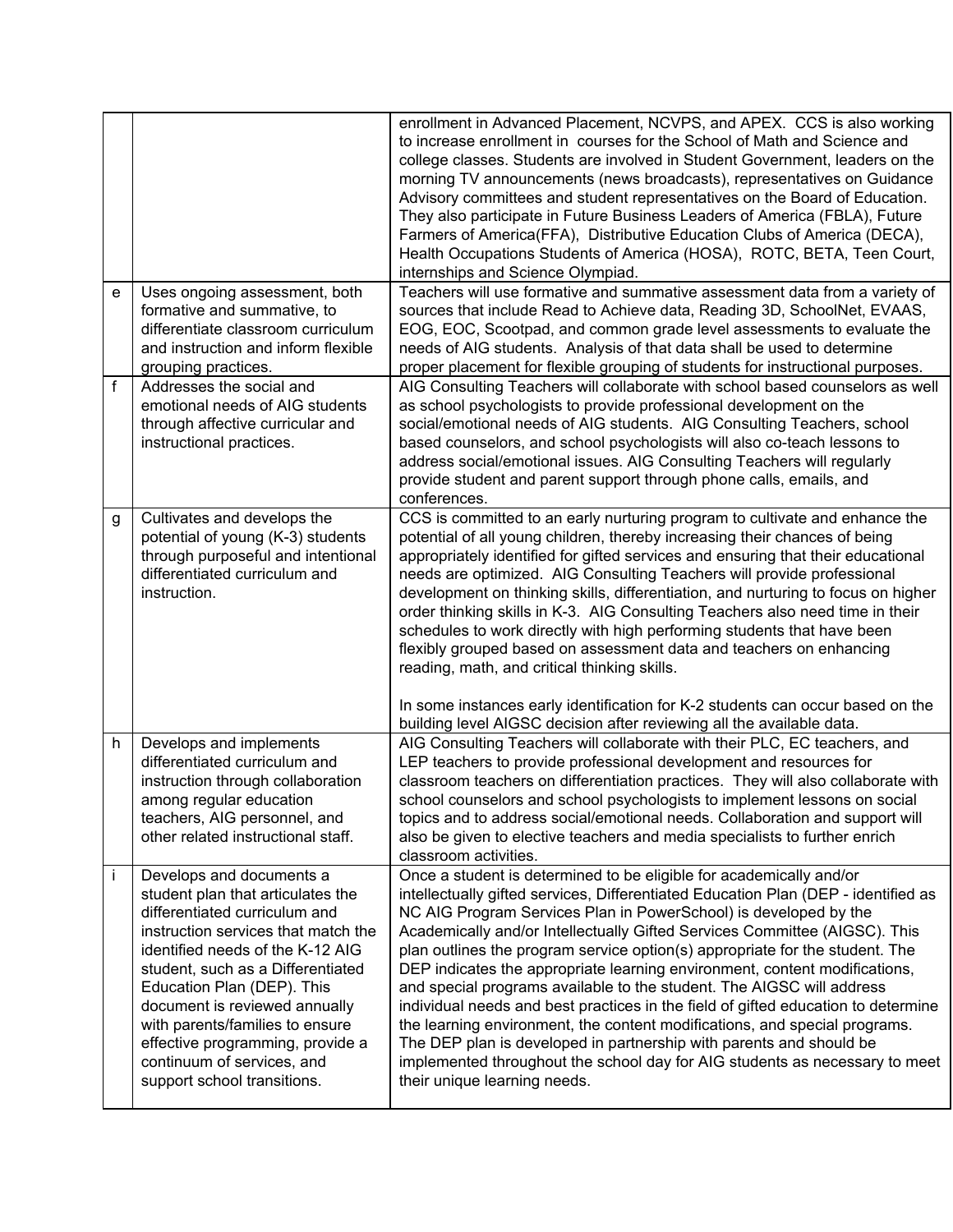|  | Students who are already identified as AIG, but later their achievement levels<br>fall below qualifying standards must meet with the AIGSC to determine a plan |
|--|----------------------------------------------------------------------------------------------------------------------------------------------------------------|
|  |                                                                                                                                                                |
|  | (IDEP - identified as NC AIG Program Services Plan in PowerSchool) of action                                                                                   |
|  | to move them toward academic success.                                                                                                                          |
|  |                                                                                                                                                                |

#### **Ideas/Strategies for Strengthening the Standards**

AIG Consulting Teachers should use a consistent set of guiding questions when meeting with classroom teachers and/or PLCs: (These questions are also incorporated into professional development activities.)

- Are my gifted students able to accelerate when needed?
- Do gifted students have regular opportunities to expand upon their areas of interest and strengths?
- Are gifted students encouraged to extend learning beyond the basic level of understanding?
- Do my students have an opportunity to NOT succeed with ease in order to develop their talent and potential?

AIG Consulting Teachers working with School Leadership Teams could seek to find or create comprehensive AIG coursework on differentiation as well as other instructional practices, social/emotional needs, etc for classroom teachers that can be used at each building for consistency.

High School AIG Consulting Teachers could develop DEPs that integrate the four-year plan of coursework. That is then reviewed and updated on an annual basis at a parent meeting with the counseling department. AIG Consulting Teachers need to be involved in the registration process.

Include the county lead Psychologist in a parent session to address and offer suggestions for the social/emotional needs of gifted children.

### **Sources of Evidence**

lesson plans

sign in sheets from PLC and professional development sessions assessment data analysis for grouping purposes participation in Math 24 & BOB competitions computer history showing use of a variety of websites listed above for instructional purposes DEPs (identified as NC AIG Program Services Plan in PowerSchool)

### **NC AIG Program Practices**

**Standard 4: Personnel and Professional Development**

The LEA recruits and retains highly qualified professionals and provides relevant and effective professional development concerning the needs of gifted learners that is ongoing and comprehensive.

| a | Employs an AIG-licensed educator<br>as lead coordinator to guide, plan,<br>develop, implement, revise, and<br>monitor the local AIG program and<br>plan. | CCS has an AIG county coordinator and 5 AIG Consulting Teachers who are<br>responsible for plan implementation. Elementary Schools receive direct<br>services from AIG Consulting teachers. The middle schools receive indirect<br>services. The high school employs AIG Consulting Teachers who provide<br>indirect services at this time.                                           |
|---|----------------------------------------------------------------------------------------------------------------------------------------------------------|---------------------------------------------------------------------------------------------------------------------------------------------------------------------------------------------------------------------------------------------------------------------------------------------------------------------------------------------------------------------------------------|
|   |                                                                                                                                                          | The District AIG coordinator:<br>oversees the implementation and accountability of the AIG program<br>$\bullet$<br>plans and coordinates AIG staff development activities<br>$\bullet$<br>represents and advocates for the AIG program on committees, in<br>$\bullet$<br>meetings, and at various functions<br>coordinates AIG screening and identification activities in the schools |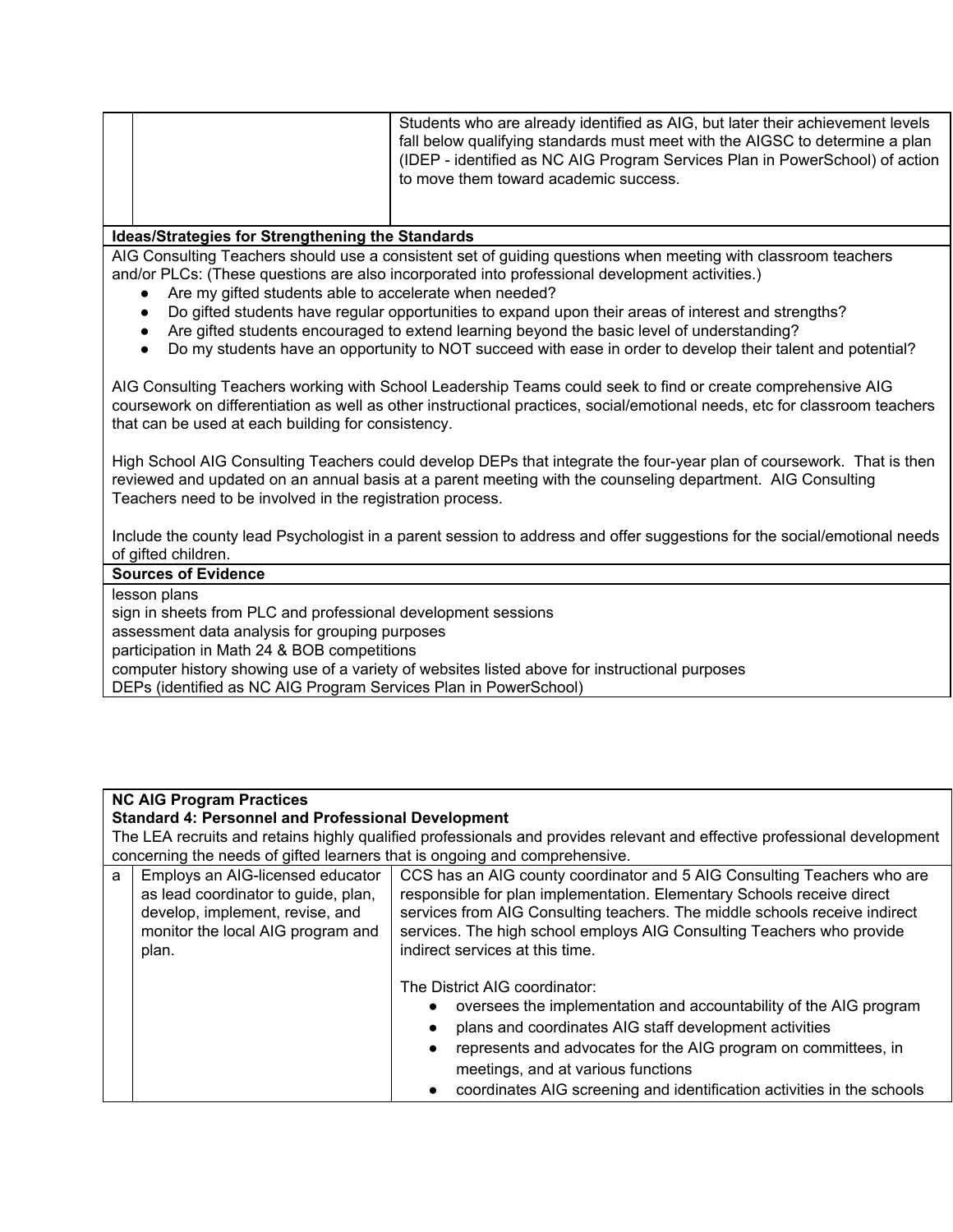|  | supervises the development of differentiated curriculum for the AIG<br>$\bullet$          |
|--|-------------------------------------------------------------------------------------------|
|  | program                                                                                   |
|  | communicates with schools, outside agencies, and other regarding                          |
|  | AIG program policies, issues, and/or legal questions                                      |
|  | shares opportunities for state licensure with the staff at large.                         |
|  | The AIG Consulting Teachers:                                                              |
|  | oversee the implementation of the AIG program in assigned school(s)<br>$\bullet$          |
|  | chairs AIGSC (services committee) in assigned schools<br>$\bullet$                        |
|  | Coordinates AIG screening/identification activities in assigned<br>school(s)              |
|  | Elementary - provides direct support to students in a pull-out or                         |
|  | in-class setting / Middle - provides direct support to students in an                     |
|  | inclusion setting / High - provides indirect support to students on a<br>consulting basis |
|  | Elementary - provides quarterly progress reports for parents                              |
|  | Elementary, Middle, & High- conducts yearly DEP (identified as NC<br>$\bullet$            |
|  | AIG Program Services Plan in PowerSchool) development and                                 |
|  | contacts parents about updated paperwork and level of service for that                    |
|  | school year                                                                               |
|  | participates in program evaluation                                                        |
|  | provides support to teachers with curriculum compacting, materials                        |
|  | development, event planning, unit planning, and DEP (identified as                        |
|  | NC AIG Program Services Plan in PowerSchool) development                                  |
|  | represents the AIG program on committees, in meetings, and at<br>functions                |
|  | may conduct workshops and meetings related to gifted education                            |
|  | AIGSC (AIG Consulting Teacher, Cluster Teacher, School Administrator):                    |
|  | collects and reviews student data in order to make appropriate service                    |
|  | delivery options recommendations                                                          |
|  | ensures communication with parents, cluster teachers, consulting                          |
|  | teachers, administrators, and other educational personnel is handled                      |
|  | appropriately and confidentially                                                          |
|  | <b>Cluster Teacher:</b>                                                                   |
|  | works cooperatively with AIG Consulting Teacher to provide                                |
|  | differentiated instruction to cluster students (elementary and middle)                    |
|  | may serve on AIGSC (elementary, middle, and high)                                         |
|  | prepares differentiated plan for student (elementary and middle)                          |
|  | Elementary - provides quarterly progress reports for parents                              |
|  | Elementary - works with AIG Consulting Teacher to develop year                            |
|  | DEPs (identified as NC AIG Program Services Plan in PowerSchool)                          |
|  | and participates in the AIGSC meeting about the level of service for<br>that school year  |
|  | teaches honors/AP classes (high)                                                          |
|  | prepares differentiated plan for honors/AP students (high)                                |
|  |                                                                                           |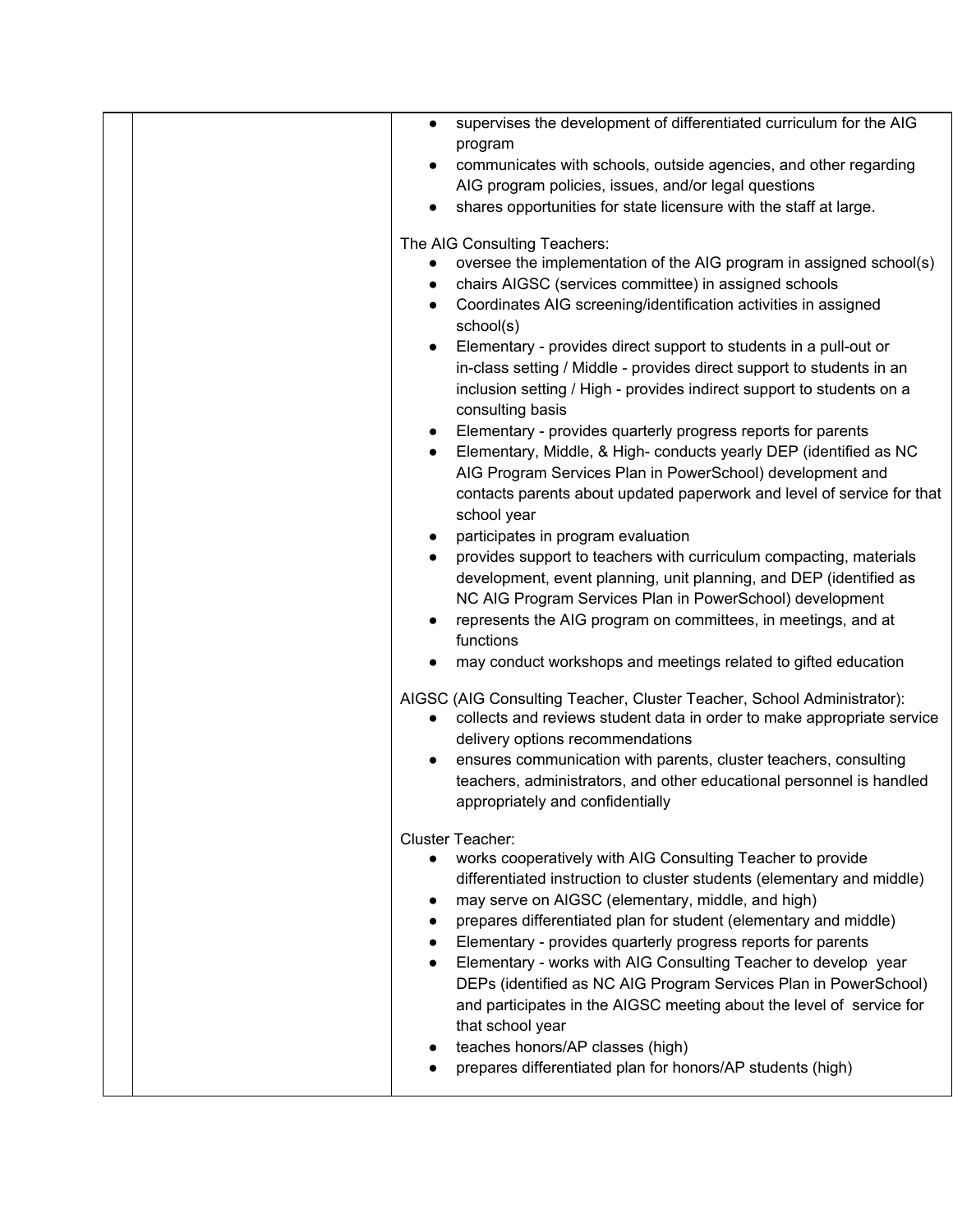| b | Engages AIG-licensed specialists<br>in tasks that explicitly address the<br>academic, intellectual, social, and<br>emotional needs of gifted learners.                                                                                                    | CCS will provide professional development for AIG Consulting Teachers to<br>ensure quality, rigorous, current research-based instruction for AIG students.<br>Survey AIG Consulting Teachers to determine professional development<br>needs. Maintain quarterly professional development days for AIG Consulting<br>teachers. Experienced AIG Consulting Teachers will be paired with new AIG<br>Consulting Teachers for support throughout the first year. CCS will send AIG<br>Consulting Teachers to attend conferences on a rotational cycle that promote<br>best practices as funding allows.<br>School level and district level administrators may observe our AIG Consulting                                                                                                                                           |
|---|-----------------------------------------------------------------------------------------------------------------------------------------------------------------------------------------------------------------------------------------------------------|-------------------------------------------------------------------------------------------------------------------------------------------------------------------------------------------------------------------------------------------------------------------------------------------------------------------------------------------------------------------------------------------------------------------------------------------------------------------------------------------------------------------------------------------------------------------------------------------------------------------------------------------------------------------------------------------------------------------------------------------------------------------------------------------------------------------------------|
|   |                                                                                                                                                                                                                                                           | Teachers to ensure they are engaged in tasks which address the academic,<br>intellectual, social and emotional needs of gifted learners.                                                                                                                                                                                                                                                                                                                                                                                                                                                                                                                                                                                                                                                                                      |
| C | Establishes specific and<br>appropriate professional<br>development requirements for all<br>personnel involved in AIG<br>programs and services, including<br>classroom teachers, special<br>education teachers, counselors,<br>and school administrators. | All personnel included in providing programs and services for AIG students will<br>meet for professional development. The topics of the professional<br>development could include but are not limited to: Instructional best practices,<br>district instructional priorities, 21st Century training, and technology<br>integration, curriculum training and development. AIG Consulting Teachers will<br>work on the AIG curriculum to discuss implementation, revisions, or creating<br>new curriculum in the areas of math and reading.                                                                                                                                                                                                                                                                                     |
| d | Provides general education<br>services by personnel who have<br>earned an AIG add-on license or<br>have met the LEA requirements<br>for that position.                                                                                                    | CCS will inform teachers about opportunities to earn AIG licensure through a<br>university program. Teachers who complete an AIG licensure program will<br>receive partial monetary reimbursement. Teachers will also be informed about<br>the opportunity to take the PRAXIS test, coupled with test prep sessions, and<br>a reimbursement of the test fee when a passing score is earned. Regular<br>education teachers with their AIG licensure will have first priority to have AIG<br>cluster grouping in their classroom.<br>All CCS teachers are Highly Qualified and school administrators will cluster<br>AIG students with teachers who have more robust training in characteristics of<br>giftedness. Additionally, AIG Consulting Teachers will provide support for<br>classroom teachers who serve AIG students. |
| е | Aligns professional development<br>opportunities with local AIG<br>program goals, other district<br>initiatives, and best practices in<br>gifted education.                                                                                               | Our professional development is aimed at addressing the following district<br>initiatives:<br>Every student in NC Public School System graduates from high<br>1.<br>school prepared for work, further education and citizenship.<br>2. Every student has a personalized education.<br>3. Every student, every day has excellent educators.<br>4. Every school district has up-to-date financial, business, and<br>technology systems to serve its students, parents and educators.<br>5. Every student is healthy, safe, and responsible.<br>Program goals for the AIG Plan are supported by the professional<br>development plan of the district.                                                                                                                                                                            |
| f | Provides opportunities for AIG<br>specialists and other teachers to<br>plan, implement, and refine<br>applications of their professional<br>development learning.                                                                                         | AIG Consulting Teachers will continue to consider state and national<br>standards when creating Professional Development Plans (PDP). AIG<br>Consulting Teachers will be evaluated on the North Carolina Professional<br>Teaching Standards Evaluation Rubric based on 21st Century Skills. AIG<br>Consulting Teachers will continue to attend local, state and national<br>AIG-related conferences, as funding allows, keeping up-to-date on state and<br>national standards and best practice. AIG Consulting Teachers will be<br>encouraged to maintain memberships to state or national organizations like<br>NCAGT. AIG Consulting Teachers and/or cluster teachers will meet to<br>collaborate. They will also incorporate technology provided by the district into                                                     |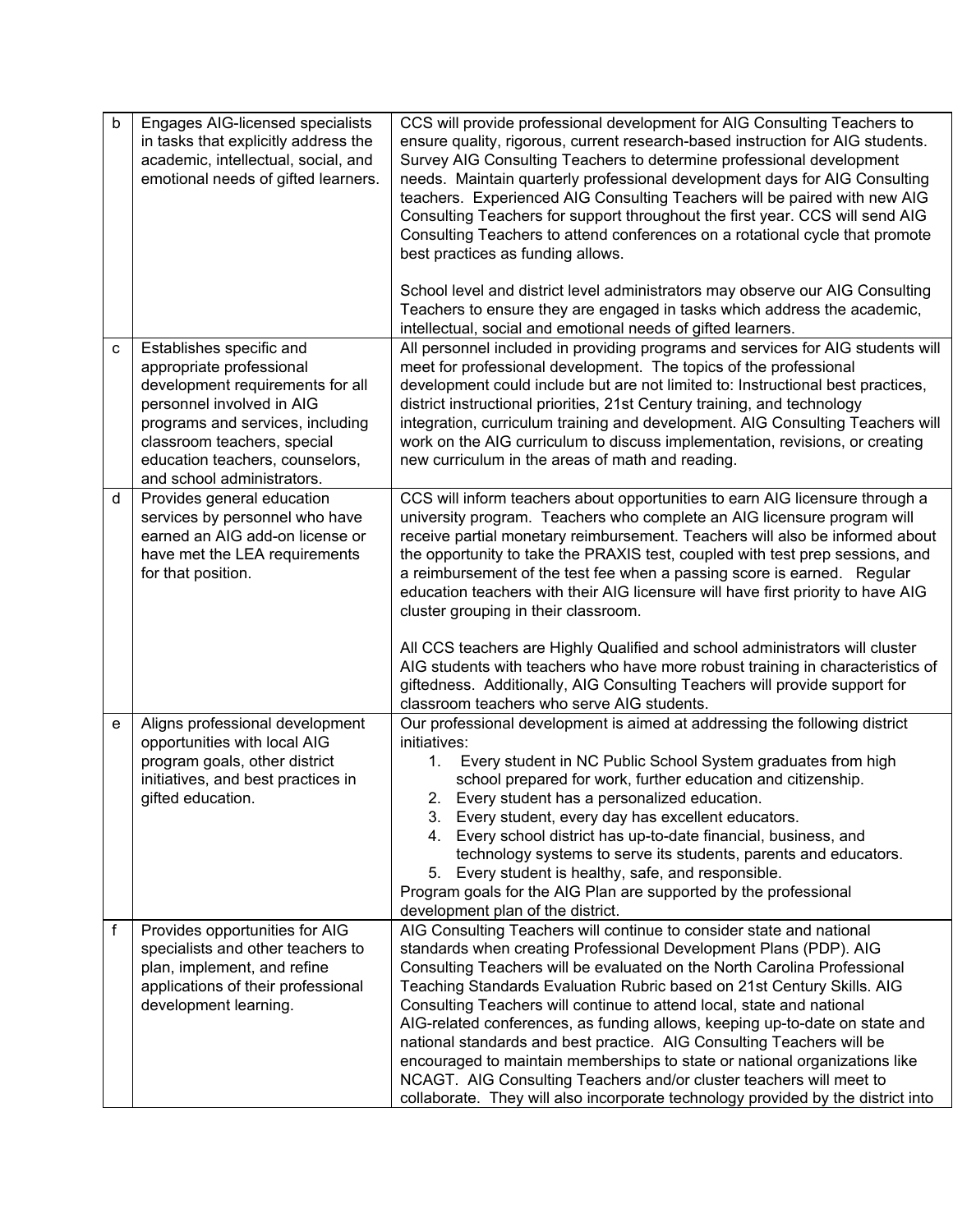|                                                  |                                                                                                                 | AIG curriculum to promote 21st Century Learning Skills. CCS will utilize the |
|--------------------------------------------------|-----------------------------------------------------------------------------------------------------------------|------------------------------------------------------------------------------|
|                                                  |                                                                                                                 | online professional development resources provided on the NCDPI website      |
| Ideas/Strategies for Strengthening the Standards |                                                                                                                 |                                                                              |
|                                                  | Require teachers who serve AIG students to complete coursework or take the PRAXIS to have AIG on their teaching |                                                                              |
|                                                  | license.                                                                                                        |                                                                              |

Professional development offered to those who are preparing to take the PRAXIS test.

**Sources of Evidence**

professional development sign-in sheets professional development curriculum professional organization memberships Individual Growth Plans (IGP) Effective Educator Evaluations

| <b>NC AIG Program Practices</b>                                                                                       |                                                                                                                                                                                                                                                                                                                                                                 |                                                                                                                                                                                                                                                                                                                                                                                                                                                                                                                                                                                                                                                              |
|-----------------------------------------------------------------------------------------------------------------------|-----------------------------------------------------------------------------------------------------------------------------------------------------------------------------------------------------------------------------------------------------------------------------------------------------------------------------------------------------------------|--------------------------------------------------------------------------------------------------------------------------------------------------------------------------------------------------------------------------------------------------------------------------------------------------------------------------------------------------------------------------------------------------------------------------------------------------------------------------------------------------------------------------------------------------------------------------------------------------------------------------------------------------------------|
| <b>Standard 5: Partnerships</b>                                                                                       |                                                                                                                                                                                                                                                                                                                                                                 |                                                                                                                                                                                                                                                                                                                                                                                                                                                                                                                                                                                                                                                              |
| The LEA ensures on-going and meaningful participation of stakeholders in the planning and implementation of the local |                                                                                                                                                                                                                                                                                                                                                                 |                                                                                                                                                                                                                                                                                                                                                                                                                                                                                                                                                                                                                                                              |
|                                                                                                                       | AIG program to develop strong partnerships.                                                                                                                                                                                                                                                                                                                     |                                                                                                                                                                                                                                                                                                                                                                                                                                                                                                                                                                                                                                                              |
| a                                                                                                                     | Develops partnerships with<br>parents/families that are<br>intentional and meaningful to<br>support the following needs of AIG<br>students:<br>• academic and intellectual<br>· social and emotional.                                                                                                                                                           | CCS's AIG Consulting Teachers shall hold a district-wide parent night at<br>least once during the school year (1-elementary & 1-secondary). They will<br>also meet (either face-to-face or by phone) with parents and other<br>stakeholders at least one time a year to collaborate on developing the<br>student's DEP (identified as NC AIG Program Services Plan in<br>PowerSchool). Elementary AIG Consulting Teachers will send progress<br>reports home quarterly. Information and updates will be available on the<br>county website. When appropriate the school system will share news and<br>accomplishments about the AIG program with news media. |
| b                                                                                                                     | Shares with stakeholders,<br>including all students'<br>parents/families, information<br>regarding the local AIG program,<br>the local AIG plan, and other<br>policies relating to gifted<br>education.                                                                                                                                                         | AIG Consulting Teachers will share information about the AIG plan with<br>parents, teachers, and LEA representatives through DEP meeting<br>participation. AIG Consulting Teachers will share the AIG Plan components<br>through newsletters, AIG school websites, regular email correspondence, PLC<br>meetings, staff development, and staff meetings. At least one hard copy of the<br>plan will be provided at each school.                                                                                                                                                                                                                              |
| $\mathbf{C}$                                                                                                          | Establishes and utilizes an<br>advisory group to develop,<br>implement, and monitor the local<br>AIG program and plan. This<br>advisory group is representative of<br>the diverse populations of the<br>district and is at least comprised of<br>community members, AIG parents<br>and families, AIG teachers, and<br>other instructional and support<br>staff. | CCS will organize an advisory group to meet at least twice a year. Every effort<br>will be made to schedule those meetings on Mandatory Teacher Workdays,<br>Early Release Days, or Parent/Teacher Conference Day.<br>This group will consist of:<br>-District Level Representation<br>-Building based representation: AIG Consulting Teachers, classroom<br>teachers, AIG parents, AIG students, counselors, and administrators<br>All School administrators, regular education teachers who serve AIG students,<br>AIG parents, and AIG students will be invited to participate in the plan<br>development through survey feedback.                        |
| d                                                                                                                     | Informs parents/families and the<br>community of opportunities<br>available to AIG students on an<br>ongoing basis and in their native<br>language.                                                                                                                                                                                                             | Through the use of technology and other media, families of children with<br>giftedness will be provided with information regarding the AIG process and<br>AIG activities to support their children's academic and social needs in their<br>native language as needed.                                                                                                                                                                                                                                                                                                                                                                                        |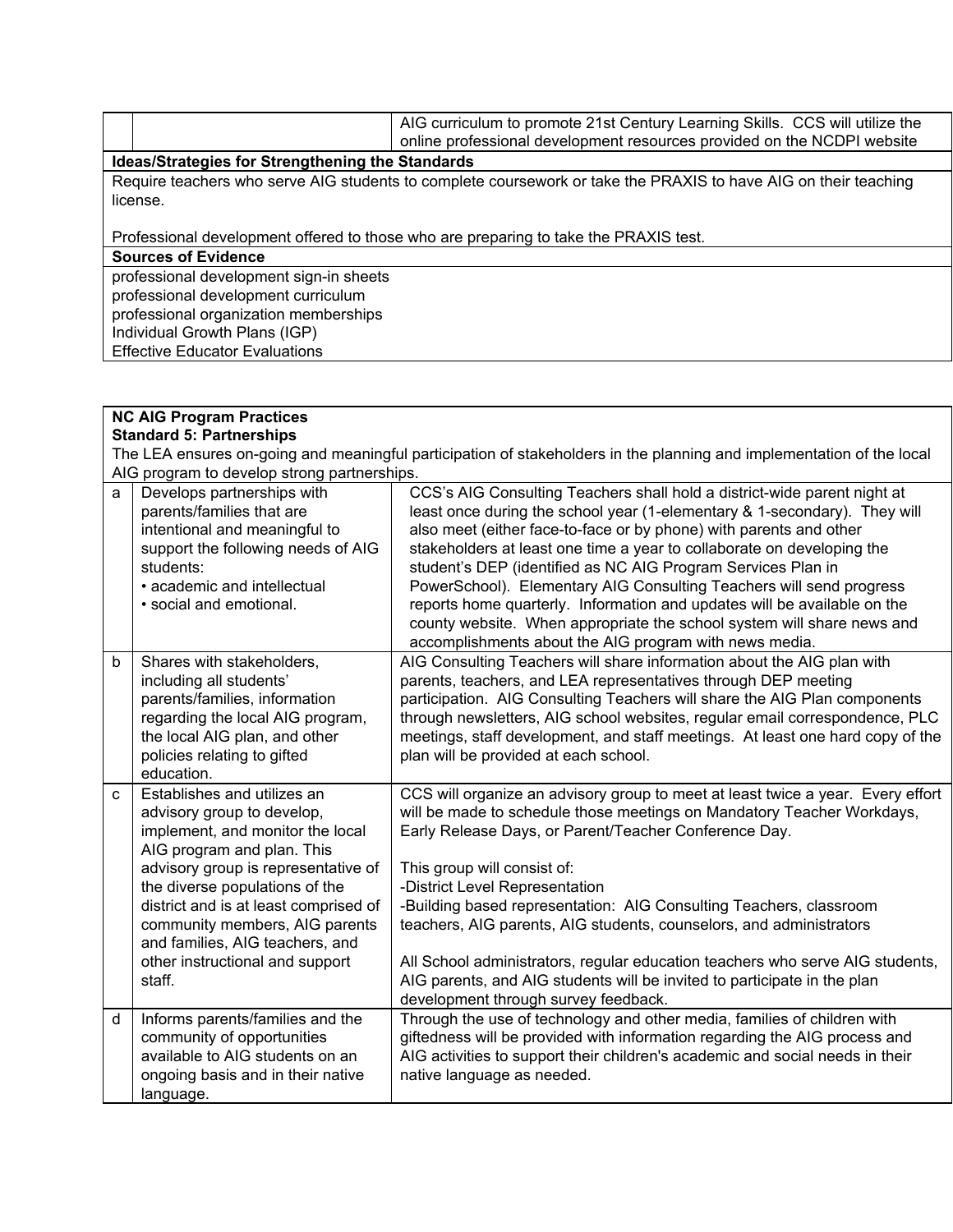| e                                                                                                                       | Partners with community                        | CCS will partner with community leaders and businesses to provide         |  |
|-------------------------------------------------------------------------------------------------------------------------|------------------------------------------------|---------------------------------------------------------------------------|--|
|                                                                                                                         | stakeholders, such as institutions             | enrichment opportunities for AIG students that explore areas of interest. |  |
|                                                                                                                         | of higher education, local business            | In addition, student services will partner with local colleges to provide |  |
|                                                                                                                         | and industry partners, and others              | academic and extra-curricular opportunities and dual enrollment for AIG   |  |
|                                                                                                                         | to enhance and gain support for                | students.                                                                 |  |
|                                                                                                                         | AIG programs and services.                     | Representatives from DUKE Tip present for parents at a family night event |  |
|                                                                                                                         |                                                | each year. Select students are invited to participate in the DUKE Tip     |  |
|                                                                                                                         |                                                | program.                                                                  |  |
| <b>Ideas/Strategies for Strengthening the Standards</b>                                                                 |                                                |                                                                           |  |
| Actively seek out community opportunities for our AIG students to include parent nights and internships. Build networks |                                                |                                                                           |  |
|                                                                                                                         | to gain support for AIG programs and services. |                                                                           |  |
| <b>Sources of Evidence</b>                                                                                              |                                                |                                                                           |  |
|                                                                                                                         | Parent, teacher, and student survey results    |                                                                           |  |
| Agenda notes from advisory meetings                                                                                     |                                                |                                                                           |  |
|                                                                                                                         | School/district AIG websites                   |                                                                           |  |
|                                                                                                                         | Alert Now call log                             |                                                                           |  |

| <b>NC AIG Program Practices</b>           |                                                                                                                                                                                                                                                                                      |                                                                                                                                                                                                                                                                                                                                                                                                                                                                                                                                                                                                                                                                                                   |  |
|-------------------------------------------|--------------------------------------------------------------------------------------------------------------------------------------------------------------------------------------------------------------------------------------------------------------------------------------|---------------------------------------------------------------------------------------------------------------------------------------------------------------------------------------------------------------------------------------------------------------------------------------------------------------------------------------------------------------------------------------------------------------------------------------------------------------------------------------------------------------------------------------------------------------------------------------------------------------------------------------------------------------------------------------------------|--|
| <b>Standard 6: Program Accountability</b> |                                                                                                                                                                                                                                                                                      |                                                                                                                                                                                                                                                                                                                                                                                                                                                                                                                                                                                                                                                                                                   |  |
|                                           | The LEA implements, monitors, and evaluates the local AIG program and plan to ensure that all programs and services                                                                                                                                                                  |                                                                                                                                                                                                                                                                                                                                                                                                                                                                                                                                                                                                                                                                                                   |  |
|                                           |                                                                                                                                                                                                                                                                                      | are effective in meeting the academic, intellectual, social, and emotional needs of gifted learners.                                                                                                                                                                                                                                                                                                                                                                                                                                                                                                                                                                                              |  |
| a                                         | Develops a written AIG plan to<br>describe the local AIG program, in<br>accordance with state legislation<br>and SBE policy (N.C.G.S. §<br>115C-150.5-.8 [Article 9B]), which<br>has been approved by the local<br>board of education and sent to<br>SBE/DPI for review and comment. | CCS created a team to lead the development of the local AIG plan. The team<br>gathered feedback from all stakeholders through surveys and interviews to<br>guide the process of plan development. The team also completed a program<br>self-assessment to further guide the plan development process. The team<br>used that data to develop a written AIG plan describing our district responses<br>to the state AIG standards. The AIG Plan was submitted to the Currituck<br>County School Board at the June meeting and submitted it to DPI for approval<br>by July 15, 2019.                                                                                                                  |  |
| b                                         | Monitors the implementation of the<br>local AIG program and plan in<br>accordance with current legislation<br>and state policies to ensure fidelity<br>of implementation for all AIG<br>program components.                                                                          | Each year the AIG PLC will meet to complete a self assessment about plan<br>implementation. We will also use yearly survey results, EVAAS score<br>analysis, other data sources to evaluate the plan's effectiveness. Building<br>level School Improvement Teams need to also conduct a self assessment<br>about AIG plan implementation. Furthermore AIG Consulting Teachers will<br>meet with their building level administrators during their evaluation process to<br>determine strengths and areas of improvement needed with regards to AIG<br>program implementation. Assessment data will be shared out through PLC<br>meetings, updates on webpage, alert calls, and school newsletters. |  |
| C                                         | Develops and monitors a budget<br>using allotted state funds, and<br>local funds if applicable, to<br>address the needs of the local AIG<br>plan in accordance with state<br>policy.                                                                                                 | The Central Office AIG Coordinator along with the AIG Consulting Teachers at<br>each school will keep track of expenditures and ensure funds are used for AIG<br>plan implementation and students. Funds will be utilized for AIG professional<br>development, student programs, projects, supplies, and materials that align<br>with NCSCOS and AIG plan.                                                                                                                                                                                                                                                                                                                                        |  |
| d                                         | Maintains, analyzes, and shares<br>student achievement, student<br>growth, and annual drop-out data<br>for AIG students.                                                                                                                                                             | Central Office AIG Coordinator shall work with High School AIG Consulting<br>Teachers, administrators, and school counselors to collect and analyze state<br>and local data as well as annual drop-out data for AIG students. School<br>counselors will collect data on internships, college acceptances, and<br>scholarships. There is already a process in place in which administrators<br>counsel students and meet with parents to try to prevent drop-outs from<br>occurring.                                                                                                                                                                                                               |  |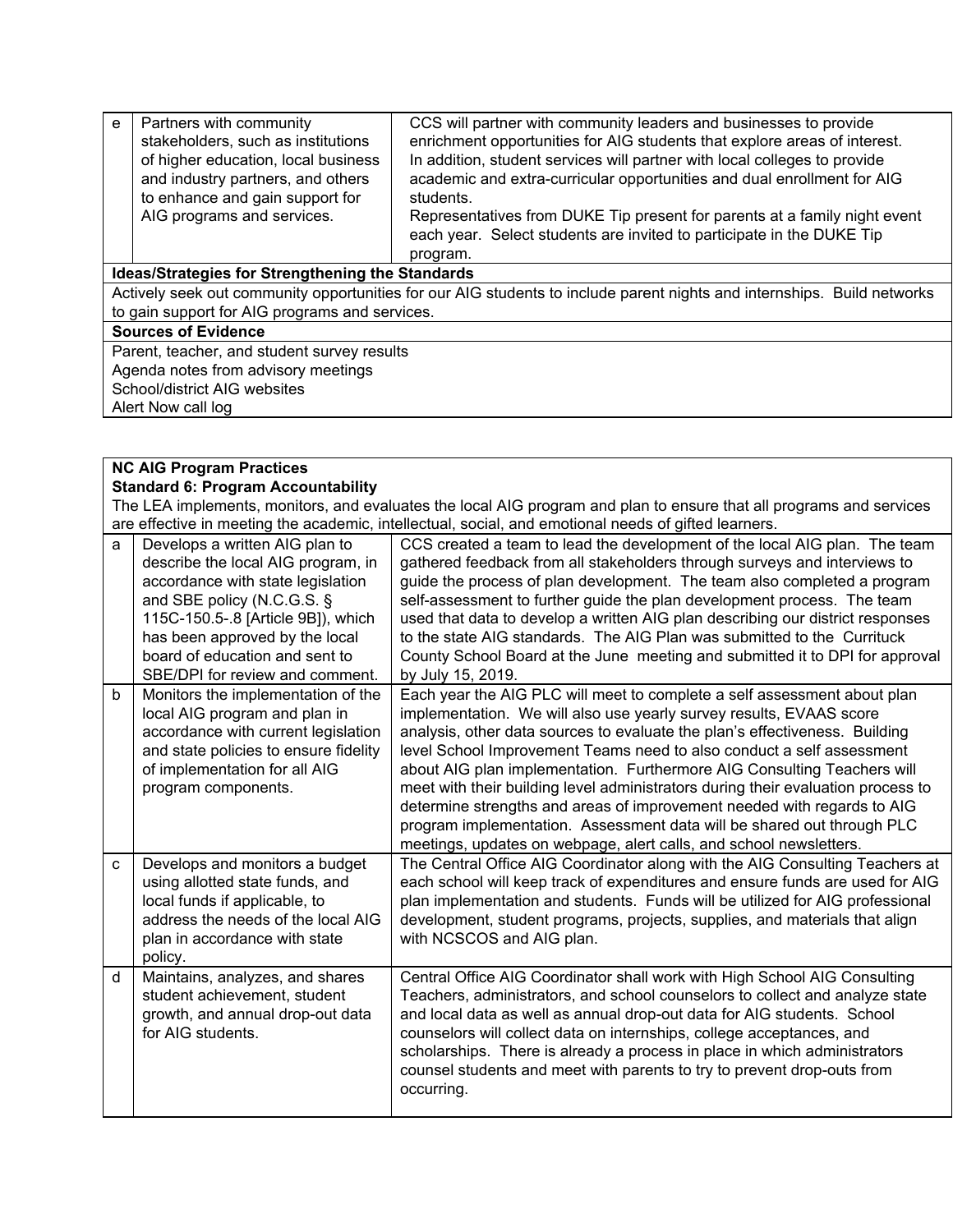|   |                                                                                                                                                                                                                                                                                                                                                         | Central Office AIG Coordinator shall work with Middle and Elementary School<br>AIG Consulting Teachers to collect and analyze state growth data for our AIG<br>student population. That information will then be shared with school<br>administrators and classroom teachers when appropriate.                                                                                                                                                                                                                                                                                                                                                                                                                                                |
|---|---------------------------------------------------------------------------------------------------------------------------------------------------------------------------------------------------------------------------------------------------------------------------------------------------------------------------------------------------------|-----------------------------------------------------------------------------------------------------------------------------------------------------------------------------------------------------------------------------------------------------------------------------------------------------------------------------------------------------------------------------------------------------------------------------------------------------------------------------------------------------------------------------------------------------------------------------------------------------------------------------------------------------------------------------------------------------------------------------------------------|
|   |                                                                                                                                                                                                                                                                                                                                                         | AIG Consulting Teachers shall meet with PLCs to examine data outcomes and<br>make adjustments to student schedules and program implementation.                                                                                                                                                                                                                                                                                                                                                                                                                                                                                                                                                                                                |
| e | Monitors the representation,<br>performance, and retention of<br>under-represented populations in<br>the local AIG program, including<br>students who are culturally/<br>ethnically diverse, economically<br>disadvantaged, English language<br>learners, highly gifted, and<br>twice-exceptional.                                                      | CCS strives to continue with policies and procedures in place to ensure no<br>population is under-represented. Therefore, all second grade students are<br>tested using the CogAt in order to make baseline referrals and determine<br>eligibility for AIG services. This ensures that all demographics have equal<br>opportunity to qualify for gifted services.<br>Students in grades 3-12 can also be referred through the MTSS process.<br>The AIG County Coordinator shall monitor the demographics of our AIG<br>student population in relation to our whole school population to look for<br>trends. The Central Office AIG Coordinator shall share that data with the                                                                 |
| f | Maintains current data regarding<br>the credentials of personnel<br>serving AIG students.                                                                                                                                                                                                                                                               | AIG PLC to look for under-represented populations of students.<br>All teachers in Currituck County are highly qualified. Staff development will be<br>conducted in differentiation, problem-based learning, and technology<br>integration with CEU credit for teachers serving AIG students. Current AIG<br>Consulting Teachers will have the opportunity to attend AIG specific staff<br>development as funding allows. AIG certification opportunities will continue to<br>be shared with all staff and partial monetary stipends will be implemented.                                                                                                                                                                                      |
| g | Elicits regular feedback from<br>students, parents/families,<br>teachers, and other stakeholders<br>regarding the implementation and<br>effectiveness of the local AIG<br>program.                                                                                                                                                                      | CCS shall send yearly surveys to AIG parents, AIG students,<br>administrators, and classroom teachers of AIG identified students.<br>Anecdotal data will also be collected through Leadership, grade level PLC,<br>and Advisory meetings. Those results will then used to evaluate the<br>effectiveness of the AIG Plan implementation and to make improvements to<br>our AIG services.                                                                                                                                                                                                                                                                                                                                                       |
| h | Utilizes multiple sources of data to<br>review and revise the local AIG<br>program and plan during<br>comprehensive program<br>evaluation.                                                                                                                                                                                                              | CCS will take data received from EVAAS, surveys, Schoolnet Benchmarks,<br>ACT, PLAN, AP, etc. and reviews that annually to evaluate the effectiveness<br>of the AIG Plan implementation and to make improvements to our AIG<br>services.                                                                                                                                                                                                                                                                                                                                                                                                                                                                                                      |
|   | Disseminates all data from<br>evaluation of the local AIG<br>program to the public.                                                                                                                                                                                                                                                                     | CCS shares test data of individual students with their parents via school<br>handouts and report card conferences. This includes the testing<br>information of our AIG identified students. In addition, each school's report<br>card is sent home to parents and posted on the NCDPI website. The local<br>AIG plan is shared with the AIG Advisory committee, posted on the county's<br>web page, and a hard copy is available at each school.                                                                                                                                                                                                                                                                                              |
| j | Safeguards the rights of all AIG<br>students and their parents and<br>families through established<br>written policies, procedures, and<br>practices. The LEA plan includes:<br>informed consent regarding<br>identification and placement,<br>reassessment procedures,<br>transfers from other LEAs, and<br>procedures for resolving<br>disagreements. | Current procedures and practices are in place within the AIG Plan.<br>District policies exist that protect all students and their rights.<br>In the event of a disagreement of AIG identification and/or services between<br>parents and CCS, parents have access to a step- by- step Resolution of<br>Disagreements procedure. When parents fail to agree with a decision of<br>the Academically and/or Intellectually Gifted Services Committee (AIGSC)<br>regarding placement or services, the following procedures may be used for<br>dispute resolution. These procedures are:<br>Step 1 – Parent submits a written request for a conference with the AIGSC<br>at the local school level. The AIGSC will meet with the parent to discuss |